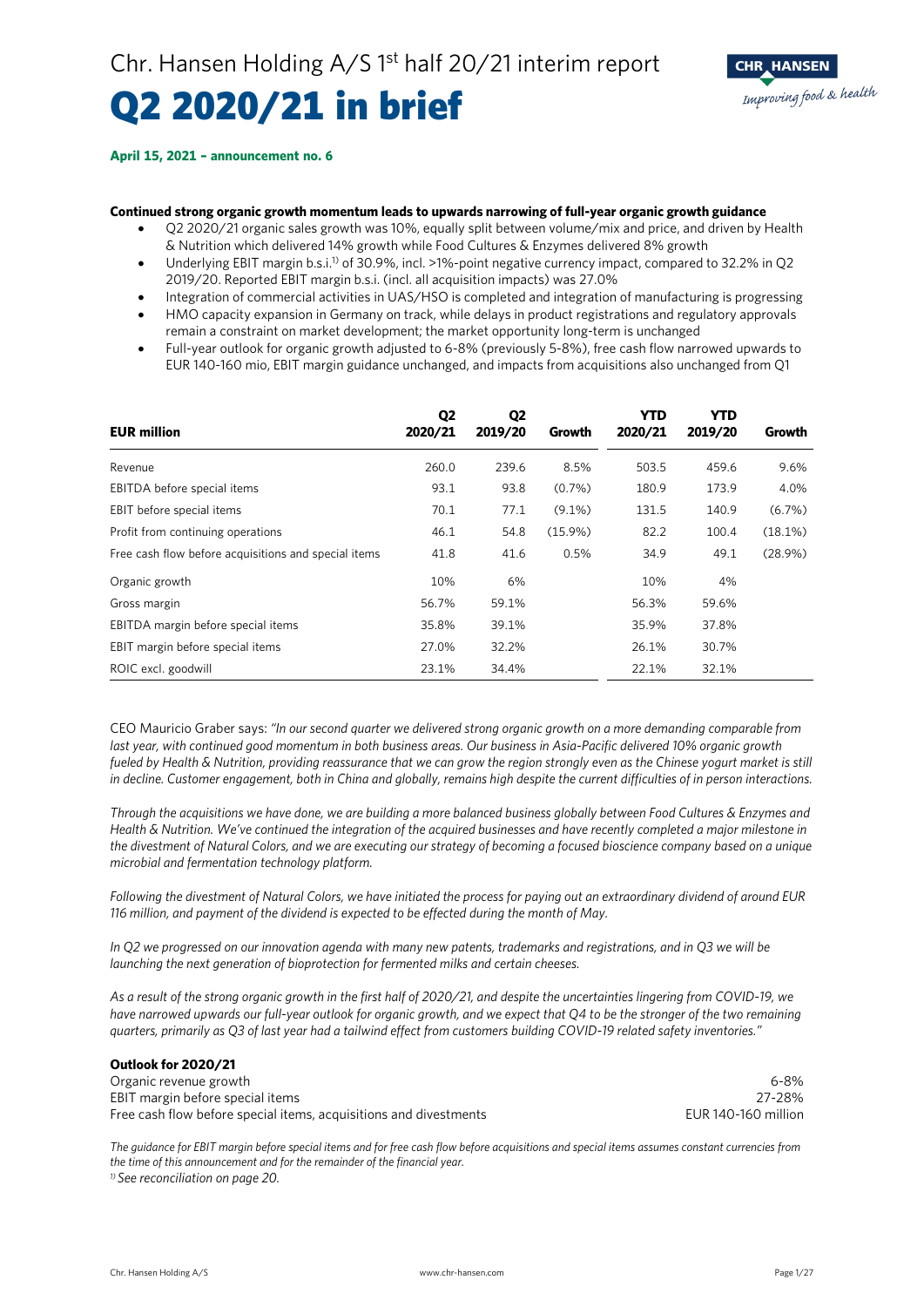

## Financial highlights and key figures

| Income statement, EUR million, cont. operations<br>260.0<br>239.6<br>8.5%<br>503.5<br>459.6<br>Revenue<br>147.3<br>141.6<br>4.0%<br>283.3<br>274.1<br>Gross profit<br>93.1<br>93.8<br>$(0.7\%)$<br>180.9<br>173.9<br>EBITDA before special items<br>70.1<br>EBIT before special items<br>77.1<br>$(9.1\%)$<br>131.5<br>140.9<br>(4.2)<br>Special items<br>(1.4)<br>200.0%<br>(10.6)<br>(2.2)<br>65.9<br>EBIT<br>75.7<br>(12.9%)<br>120.9<br>138.7<br>Net financial expenses<br>(4.4)<br>(5.2)<br>(15.4%)<br>(11.0)<br>(7.8)<br>46.1<br>82.2<br>Profit from continuing operations<br>54.8<br>$(15.9\%)$<br>100.4<br>Profit from discontinued operations<br>6.9<br>68.3%<br>12.2<br>4.1<br>8.4<br>53.0<br>58.9<br>Profit for the period, Group<br>$(10.0\%)$<br>94.4<br>108.8<br><b>Cash flow, EUR million, Group</b> | Q <sub>2</sub><br>2020/21 | Q <sub>2</sub><br>2019/20 | Growth | <b>YTD</b><br>2020/21 | <b>YTD</b><br>2019/20 | Growth    |
|---------------------------------------------------------------------------------------------------------------------------------------------------------------------------------------------------------------------------------------------------------------------------------------------------------------------------------------------------------------------------------------------------------------------------------------------------------------------------------------------------------------------------------------------------------------------------------------------------------------------------------------------------------------------------------------------------------------------------------------------------------------------------------------------------------------------|---------------------------|---------------------------|--------|-----------------------|-----------------------|-----------|
|                                                                                                                                                                                                                                                                                                                                                                                                                                                                                                                                                                                                                                                                                                                                                                                                                     |                           |                           |        |                       |                       |           |
|                                                                                                                                                                                                                                                                                                                                                                                                                                                                                                                                                                                                                                                                                                                                                                                                                     |                           |                           |        |                       |                       | 9.6%      |
|                                                                                                                                                                                                                                                                                                                                                                                                                                                                                                                                                                                                                                                                                                                                                                                                                     |                           |                           |        |                       |                       | 3.4%      |
|                                                                                                                                                                                                                                                                                                                                                                                                                                                                                                                                                                                                                                                                                                                                                                                                                     |                           |                           |        |                       |                       | 4.0%      |
|                                                                                                                                                                                                                                                                                                                                                                                                                                                                                                                                                                                                                                                                                                                                                                                                                     |                           |                           |        |                       |                       | (6.7%)    |
|                                                                                                                                                                                                                                                                                                                                                                                                                                                                                                                                                                                                                                                                                                                                                                                                                     |                           |                           |        |                       |                       | 381.8%    |
|                                                                                                                                                                                                                                                                                                                                                                                                                                                                                                                                                                                                                                                                                                                                                                                                                     |                           |                           |        |                       |                       | (12.8%)   |
|                                                                                                                                                                                                                                                                                                                                                                                                                                                                                                                                                                                                                                                                                                                                                                                                                     |                           |                           |        |                       |                       | 41.0%     |
|                                                                                                                                                                                                                                                                                                                                                                                                                                                                                                                                                                                                                                                                                                                                                                                                                     |                           |                           |        |                       |                       | (18.1%)   |
|                                                                                                                                                                                                                                                                                                                                                                                                                                                                                                                                                                                                                                                                                                                                                                                                                     |                           |                           |        |                       |                       | 45.2%     |
|                                                                                                                                                                                                                                                                                                                                                                                                                                                                                                                                                                                                                                                                                                                                                                                                                     |                           |                           |        |                       |                       | (13.2%)   |
|                                                                                                                                                                                                                                                                                                                                                                                                                                                                                                                                                                                                                                                                                                                                                                                                                     |                           |                           |        |                       |                       |           |
| 56.1<br>72.1<br>(22.2%)<br>87.2<br>Cash flow from operating activities<br>94.0                                                                                                                                                                                                                                                                                                                                                                                                                                                                                                                                                                                                                                                                                                                                      |                           |                           |        |                       |                       | $(7.2\%)$ |
| (28.2)<br>(31.2)<br>(406.4)<br>Cash flow from investing activities<br>$(9.6\%)$<br>(65.7)                                                                                                                                                                                                                                                                                                                                                                                                                                                                                                                                                                                                                                                                                                                           |                           |                           |        |                       |                       | 518.6%    |
| 27.9<br>Free cash flow<br>40.9<br>(31.8%)<br>(319.2)<br>28.3                                                                                                                                                                                                                                                                                                                                                                                                                                                                                                                                                                                                                                                                                                                                                        |                           |                           |        |                       |                       | (1227.9%) |
| Free cash flow before acquisitions and special items<br>37.2<br>47.4<br>22.5<br>(21.5%)<br>41.1                                                                                                                                                                                                                                                                                                                                                                                                                                                                                                                                                                                                                                                                                                                     |                           |                           |        |                       |                       | (45.3%)   |
| Free cash flow before acquisitions and special items,                                                                                                                                                                                                                                                                                                                                                                                                                                                                                                                                                                                                                                                                                                                                                               |                           |                           |        |                       |                       |           |
| 41.8<br>41.6<br>0.5%<br>34.9<br>49.1<br>cont. operations                                                                                                                                                                                                                                                                                                                                                                                                                                                                                                                                                                                                                                                                                                                                                            |                           |                           |        |                       |                       | (28.9%)   |
| <b>Balance sheet, EUR million, Group</b>                                                                                                                                                                                                                                                                                                                                                                                                                                                                                                                                                                                                                                                                                                                                                                            |                           |                           |        |                       |                       |           |
| Total assets <sup>1)</sup><br>3,236.0<br>2,109.8                                                                                                                                                                                                                                                                                                                                                                                                                                                                                                                                                                                                                                                                                                                                                                    |                           |                           |        |                       |                       |           |
| Invested capital<br>2,933.4<br>1,844.2                                                                                                                                                                                                                                                                                                                                                                                                                                                                                                                                                                                                                                                                                                                                                                              |                           |                           |        |                       |                       |           |
| 282.1<br>265.0<br>Net working capital                                                                                                                                                                                                                                                                                                                                                                                                                                                                                                                                                                                                                                                                                                                                                                               |                           |                           |        |                       |                       |           |
| 980.0<br>782.2<br>Equity                                                                                                                                                                                                                                                                                                                                                                                                                                                                                                                                                                                                                                                                                                                                                                                            |                           |                           |        |                       |                       |           |
| Net interest-bearing debt<br>1,680.8<br>879.2                                                                                                                                                                                                                                                                                                                                                                                                                                                                                                                                                                                                                                                                                                                                                                       |                           |                           |        |                       |                       |           |
| Key ratios                                                                                                                                                                                                                                                                                                                                                                                                                                                                                                                                                                                                                                                                                                                                                                                                          |                           |                           |        |                       |                       |           |
| <b>Continuing operations</b>                                                                                                                                                                                                                                                                                                                                                                                                                                                                                                                                                                                                                                                                                                                                                                                        |                           |                           |        |                       |                       |           |
| Organic growth <sup>2)</sup><br>10%<br>6%<br>10%<br>4%                                                                                                                                                                                                                                                                                                                                                                                                                                                                                                                                                                                                                                                                                                                                                              |                           |                           |        |                       |                       |           |
| 56.7%<br>59.1%<br>59.6%<br>Gross margin<br>56.3%                                                                                                                                                                                                                                                                                                                                                                                                                                                                                                                                                                                                                                                                                                                                                                    |                           |                           |        |                       |                       |           |
| 39.1%<br>37.8%<br>EBITDA margin before special items<br>35.8%<br>35.9%                                                                                                                                                                                                                                                                                                                                                                                                                                                                                                                                                                                                                                                                                                                                              |                           |                           |        |                       |                       |           |
| EBIT margin before special items<br>27.0%<br>32.2%<br>26.1%<br>30.7%                                                                                                                                                                                                                                                                                                                                                                                                                                                                                                                                                                                                                                                                                                                                                |                           |                           |        |                       |                       |           |
| 25.3%<br>31.6%<br>24.0%<br>30.2%<br>EBIT margin                                                                                                                                                                                                                                                                                                                                                                                                                                                                                                                                                                                                                                                                                                                                                                     |                           |                           |        |                       |                       |           |
| ROIC excl. goodwill<br>23.1%<br>34.4%<br>22.1%<br>32.1%                                                                                                                                                                                                                                                                                                                                                                                                                                                                                                                                                                                                                                                                                                                                                             |                           |                           |        |                       |                       |           |
| <b>R&amp;D</b><br>8.5%<br>8.4%<br>8.6%<br>8.8%                                                                                                                                                                                                                                                                                                                                                                                                                                                                                                                                                                                                                                                                                                                                                                      |                           |                           |        |                       |                       |           |
| 7.9%<br>8.8%<br>14.9%<br>9.7%<br>Capital expenditures                                                                                                                                                                                                                                                                                                                                                                                                                                                                                                                                                                                                                                                                                                                                                               |                           |                           |        |                       |                       |           |
|                                                                                                                                                                                                                                                                                                                                                                                                                                                                                                                                                                                                                                                                                                                                                                                                                     |                           |                           |        |                       |                       |           |
| Group<br>ROIC excl. goodwill<br>21.9%<br>31.8%<br>30.2%<br>22.3%                                                                                                                                                                                                                                                                                                                                                                                                                                                                                                                                                                                                                                                                                                                                                    |                           |                           |        |                       |                       |           |
| <b>ROIC</b><br>10.8%<br>18.4%<br>11.0%<br>17.3%                                                                                                                                                                                                                                                                                                                                                                                                                                                                                                                                                                                                                                                                                                                                                                     |                           |                           |        |                       |                       |           |
| Earnings per share diluted, EUR<br>0.41<br>0.44<br>$(6.8\%)$<br>0.72<br>0.82                                                                                                                                                                                                                                                                                                                                                                                                                                                                                                                                                                                                                                                                                                                                        |                           |                           |        |                       |                       | (12.2%)   |
| Net debt to EBITDA before special items<br>3.7x<br>1.9x<br>3.7x<br>1.9x                                                                                                                                                                                                                                                                                                                                                                                                                                                                                                                                                                                                                                                                                                                                             |                           |                           |        |                       |                       |           |

1) Includes assets classified as held for sale in 2020/21 of EUR 204.4 million (EUR 0 million in Q1 2019/20).

2) Organic growth: Revenue measured in local currencies and adjusted for sales reductions, acquisitions and divestments.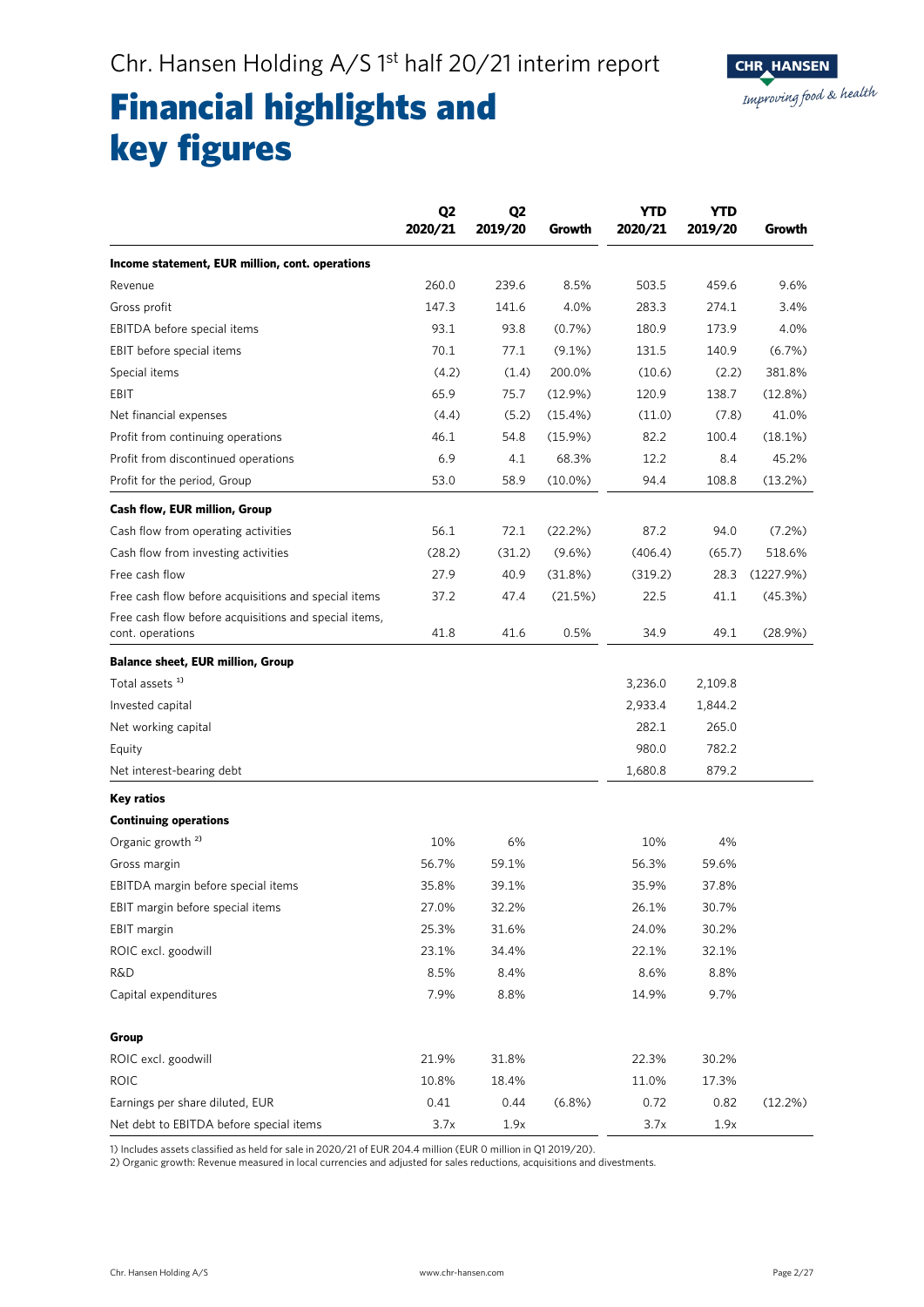

### **Revenue growth by business** - YTD **Revenue growth by region** – YTD





#### **Market developments**

According to the Company's own estimates, the end markets for fermented milk declined globally in the first half of 2020/21, due to reduced production and lower demand in China, the largest yogurt market in the world, and in Latin America, compared to the same period last year. An increase in demand for fermented milk in EMEA and North America partially offset the declines.

The global production of cheese is estimated to have grown by 0-1% in the first half of 2020/21, driven primarily by Europe and Asia-Pacific. On the demand side, COVID-19 has had negative consequences for outof-home consumption, but the effect was more than offset by an increase in in-home consumption.

The overall market for human probiotics is estimated to have grown by app. 3-5% with some extraordinary demand for dietary supplements during the first half of 2020/21 due to COVID-19. Market growth was driven by North America and Asian markets with strong ecommerce platforms, whereas the European market is estimated to be in decline due to COVID-19 lockdowns, especially in key markets in southern Europe. Inventory levels in the dietary supplements market could impact market growth in the remainder of 2020/21. Over the long term, the global market for probiotics for infants and young children is expected to grow at a higher pace than dietary supplements, driven by a continued premiumization of the infant formula category and new product formats. However, growth in this market segment is estimated to have been relatively lower in the first six months of 2020/21 as demand from physical stores in China was lower in much of 2019/20 due to COVID-19, leading to elevated inventory positions.

The market for microbial-based solutions for animals developed favorably during the first six months of 2020/21, supported by an expanding focus on reducing the use of antibiotics in livestock production. In the North American market, the economics of beef and milk production were stable during the period and supported demand for animal probiotics.

#### **Revenue (cont. operations)**

Organic growth was 10% and adjusted for a negative currency impact of 9% and a positive impact from acquisitions of 9% corresponded to a revenue increase of 10% to EUR 503 million. Revenues from acquired businesses amounted to EUR 43 million.

Organic growth was equally driven by volume/mix and price increases in local currencies.

Q2 organic growth was 10% and adjusted for a negative currency impact of 10% and a positive impact from acquisitions of 9% corresponded to a revenue increase of 9% to EUR 260 million. Revenues from acquired businesses amounted to EUR 22 million.

| <b>Revenue (cont. operations)</b> | 2020/21 |
|-----------------------------------|---------|
| Organic growth (vol/mix)          | 5%      |
| Organic growth (price)            | 5%      |
| Organic growth                    | 10%     |
| Currencies                        | (9)%    |
| Acquisitions                      | 9%      |
| <b>EUR</b> growth                 | 10%     |

### **Revenue by region (cont. operations) EMEA (Europe, the Middle East and Africa)**

Organic growth was 6% and adjusted for a negative currency impact of 6% and an acquisition impact of 2% corresponded to a revenue increase of 2%. Organic growth was driven by solid growth in Food Cultures &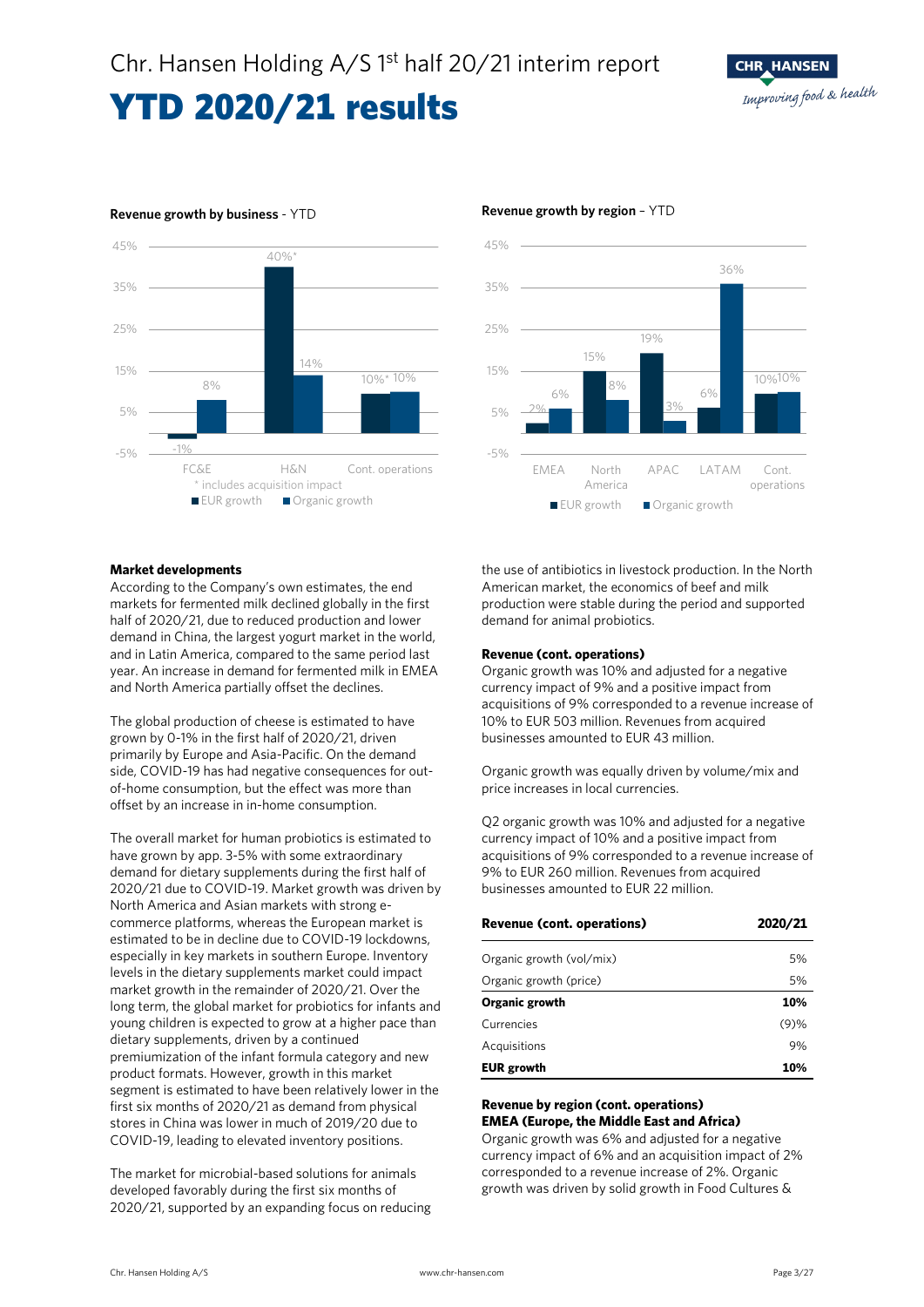

Enzymes and partly offset by a decline in Health & Nutrition.

Q2 organic growth was 4% and adjusted for a negative currency impact of 6% and an acquisition impact of 2% corresponded to a revenue increase of 0%. Organic growth was driven by solid growth in Food Cultures & Enzymes, while Health & Nutrition declined.

### **North America**

Organic growth was 8% and adjusted for a negative currency impact of 9% and an acquisition impact of 16% corresponded to a revenue increase of 15%. Organic growth was driven by solid growth in both Food Cultures & Enzymes and across categories in Health & Nutrition.

Q2 organic growth was 7% and adjusted for a negative currency impact of 10% and an acquisition impact of 17% corresponded to a revenue increase of 14%. Organic growth was driven by solid growth in both Food Cultures & Enzymes and Health & Nutrition.

### **APAC (Asia-Pacific)**

Organic growth was 3% and adjusted for a negative currency impact of 3% and an acquisition impact of 19% corresponded to a revenue increase of 19%. Organic growth was driven by very strong growth in Health & Nutrition, while Food Cultures & Enzymes declined as the production and demand of yogurt in China is still in decline.

Q2 organic growth was 10% and adjusted for a negative currency impact of 3% and an acquisition impact of 18% corresponded to a revenue increase of 25%. Organic growth was driven by very strong growth in Health & Nutrition, while Food Cultures & Enzymes declined.

### **LATAM (Latin America)**

Organic growth was 36% and adjusted for a negative currency impact of 31% and a minor acquisition impact corresponded to a revenue increase of 6%. Organic growth was driven by very strong growth in Food Cultures & Enzymes resulting from customer wins and strongly supported by EUR pricing, and very strong growth in Health & Nutrition.

Q2 organic growth was 32% and adjusted for a negative currency impact of 32% and a minor acquisition impact corresponded to a revenue increase of 0%. Organic growth was driven by very strong growth in both Food Cultures & Enzymes and Health & Nutrition.

### **Gross profit (cont. operations)**

Gross profit was EUR 283 million, up 3% on the first half of 2019/20. The gross margin decreased by 3.6%-points to 56.3%, due to a more than 2%-point negative impact from acquisitions and about 1%-point negative currency impact. Scalability and production efficiencies were offset by a negative product mix and higher freight costs. Q2 gross profit was EUR 147 million, up 4% on 2019/20. The gross margin declined by 2.4%-points to 56.7%, driven by the acquisitions and a negative currency impact.

#### **Operating expenses (% of revenue, cont. operations)**

Operating expenses totaled EUR 152 million (30.1%), compared to EUR 133 million (29.0%) in the first half of 2019/20.

Total R&D expenditures amounted to EUR 42 million (8.5%), compared to EUR 38 million (8.4%) in the first half of 2019/20.

| <b>EUR million</b>                   | YTD<br>2020/21 | YTD<br>2019/20 |
|--------------------------------------|----------------|----------------|
| R&D expenses (P&L)                   | 42.2           | 38.2           |
| - Amortization                       | 3.8            | 3.4            |
| - Impairment                         |                |                |
| + Capitalization                     | 4.7            | 5.8            |
| <b>R&amp;D expenditures incurred</b> | 43.1           | 40.6           |

Sales & marketing expenses amounted to EUR 74 million (14.7%), compared to EUR 69 million (15.0%) in the first half of 2019/20. The increase in cost level from the acquisitions was partly offset by reduced travel expenses due to COVID-19 travel restrictions.

Administrative expenses amounted to EUR 36 million (7.2%), compared to EUR 28 million (6.0%) in the first half of 2019/20, and the increase in cost level was primarily driven by acquisitions.

Other operating income/expenses were a net income of less than EUR 1 million, slightly lower than for the first half of 2019/20.

The Q2 the total operating expenses were EUR 77 million (29.7%) compared to EUR 65 million in 2019/20.

### **EBITDA before special items (cont. operations)**

EBITDA amounted to EUR 181 million, including a positive contribution from acquisitions of EUR 6 million, compared to EUR 174 million in the first half of 2019/20. The underlying EBITDA margin before special items, excluding the acquisitions, would have been 38.0%, compared to 37.8% in the first half of 2019/20. The increase (excl. acquisitions) was driven by Health & Nutrition while Food Cultures & Enzymes delivered an EBITDA margin equal to last year. Reduced travel activity and cost management was a material driver behind the positive developments. The reported EBITDA margin before special items (incl. acquisitions) was 35.9%, down 1.9%-points from the first half of 2019/20.

The Q2 underlying EBITDA margin before special items, excluding the acquisitions, would have been 38.4%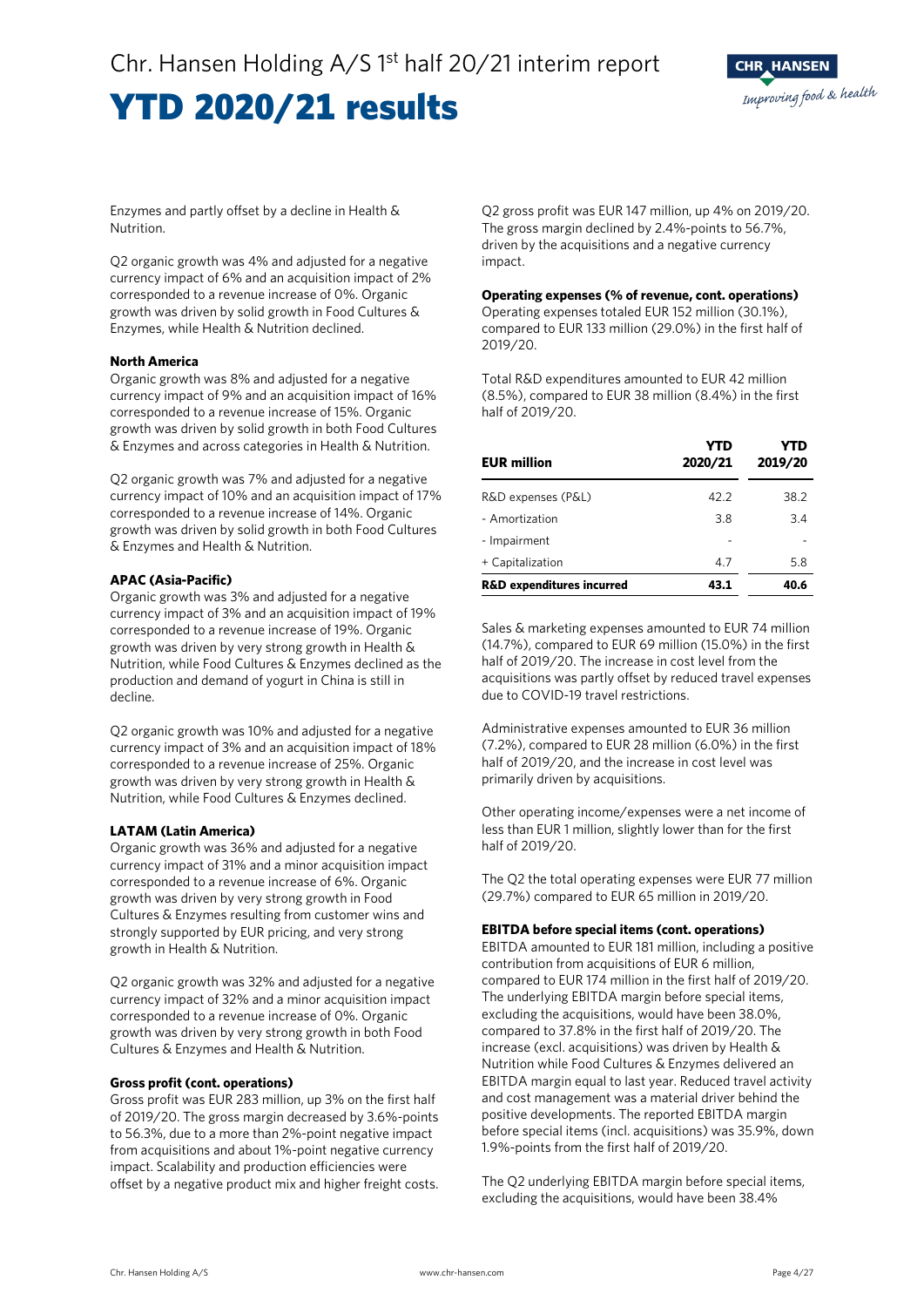### 30,8% 32,1% 16,8%\* 26,1%\* 26,5% 30,7%  $0%$ 10% 20% 30% 40% FC&E H&N Cont. operations ■2020/21 ■2019/20 \* includes acquisition impact

### **EBIT margin b.s.i** - YTD

compared to 39.1% last year, primarily due to a negative currency impact.

### **Operating profit (EBIT) before special items (cont. operations)**

EBIT before special items amounted to EUR 149 million, including a negative impact from acquisitions of EUR 6 million, compared to EUR 153 million in the first half of 2019/20. The underlying EBIT margin before special items, excluding acquisitions, and including a negative currency impact of 1%-point, would have been 29.8%, down from 30.7% in the first half of 2019/20. The reported EBIT margin before special items (incl. acquisitions) was 26.1%.

The Q2 underlying EBIT margin before special items, excluding the acquisitions, and including a negative currency impact of more than 1%-point, would have been 30.9% compared to 32.2% last year. The reported EBIT margin before special items (incl. acquisitions) was 27.0%.

### **Special items (cont. operations)**

Special items were an expense of EUR 11 million compared to an expense of EUR 2 million in the first half of 2019/20, and the increase in expenses was primarily driven by costs in relation to the ongoing divestment of Natural Colors and the acquisition of Jennewein.

### **Operating profit (EBIT, cont. operations)**

EBIT amounted to EUR 121 million, compared to EUR 139 million in the first half of 2019/20. The EBIT margin was 24.0%, compared to 30.2% in 2019/20. Adjusted for acquisitions, the EBIT margin would have been 27.5%.

### **Net financials, share of JV and tax (cont. operations)**

Net financial expenses amounted to EUR 11 million, compared to EUR 8 million in the first half of 2019/20. Net interest expenses were EUR 12 million, up from EUR 7 million in the first half of 2019/20, the increase being due to the higher net debt.

The net impact from exchange rate adjustments was positive at EUR 1 million, compared to a negative impact of EUR 1 million in the first half of 2019/20.

The Bacthera JV produced a EUR 3 million loss to Chr. Hansen, compared to a loss of EUR 2 million in the first half of 2019/20.

Income taxes amounted to EUR 25 million, equivalent to an effective tax rate of 23.0%, compared to EUR 29 million and 22.2%, respectively, in the first half of 2019/20.

### **Profit for the period from continuing operations**

Profit from continuing operations for the year decreased to EUR 82 million from EUR 100 million in the first half of 2019/20. The Q2 profit from continuing operations was EUR 46 million, compared to EUR 55 million last year.

### **Profit from discontinued operations**

Profit from the divested business of Natural Colors amounted to EUR 12 million, compared to EUR 8 million in the first half of 2019/20. The increase was due to the fact that, according to IFRS, assets held for sale cannot be depreciated.

### **Profit for the period**

Profit for the period decreased to EUR 94 million compared to EUR 109 million in the first half of 2019/20. The Q2 profit was EUR 53 million compared to EUR 59 million last year.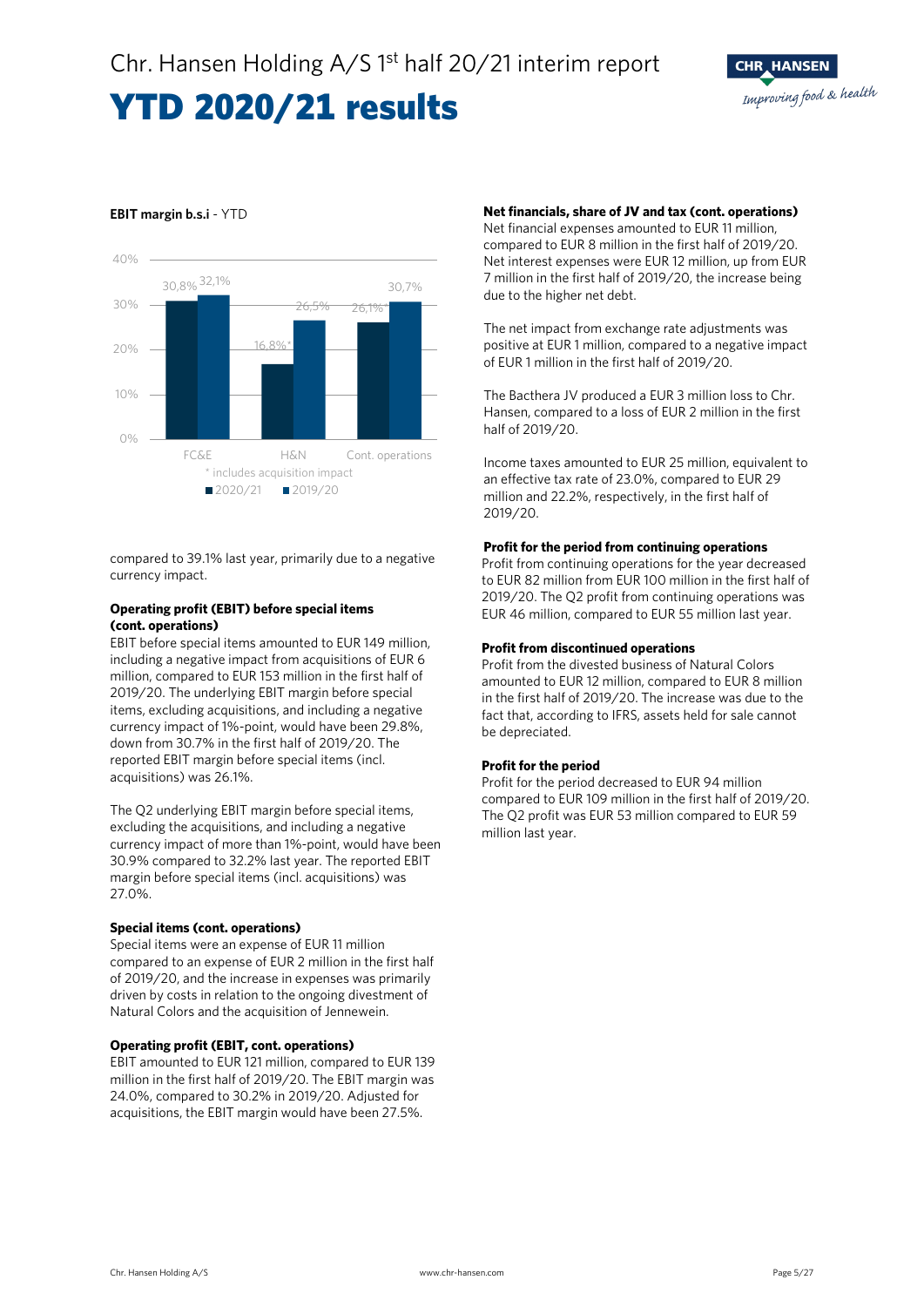



### **Cash flow (cont. operations)** – YTD

### **Cash flow (Group)**

Cash flow from operating activities was EUR 87 million (of which an EUR 97 million was from continuing operations and discontinued operations resulted in an outflow of EUR 10 million), compared to EUR 94 million in the first half of 2019/20 (of which EUR 91 million was from continuing operations). The increase was driven by acquisition-related tax benefits resulting in lower taxes paid, higher non-cash adjustments due to depreciations and amortization charges, partly offset by a higher working capital.

Cash flow used for operational investing activities was EUR 77 million (of which EUR 73 million, or 14% of revenue, was from continuing operations), compared to EUR 55 million in the first half of 2019/20 (of which EUR 44 million or 10% of revenue, was from continuing operations). The increase in spending was driven by the acquisition of the Kalundborg site for HMO production.

Free cash flow before special items, acquisitions and divestments was EUR 23 million (of which EUR 35 million was from continuing operations and discontinued operations resulted in an outflow of EUR 12 million), compared to EUR 41 million in the first half of 2019/20 (of which EUR 49 million was from continuing operations).

Investments and loans to associates was EUR 10 million compared to EUR 11 million in the first half of 2019/20, and represented investments in the Bacthera JV.

### **Assets (Group)**

On February 28, 2021, total assets amounted to EUR 3,236 million (of which EUR 204 million was classified as held for sale), compared to EUR 2,110 million a year earlier. The increase was mainly due to the acquisitions of HSO Health Care, UAS Laboratories and Jennewein, and investments in the microbial production platform.

Total non-current assets amounted to EUR 2,735 million (of which continuing operations accounted for EUR 2,633 million), compared to EUR 1,653 million a year earlier. Goodwill and intangible assets increased by EUR 909 million, while property, plant and equipment increased by EUR 162 million.

Total current assets amounted to EUR 501 million (of which continuing operations accounted for EUR 399 million), compared to EUR 457 million (of which continuing operations accounted for EUR 355 million) on February 29, 2020.

### **Net working capital (Group)**

Net working capital was EUR 282 million (of which EUR 220 million, or 21.7% of the latest four quarters of revenue was related to continuing operations), compared to EUR 265 million in the first half of 2019/20 (of which EUR 199 million, or 20.9% of latest four quarters of revenue was related to continuing operations). Inventories increased by EUR 25 million, or 15%, while trade receivables increased by EUR 5 million. Trade payables increased by EUR 13 million, or 14%.

### **Equity (Group)**

Total equity amounted to EUR 980 million on February 28, 2021, compared to EUR 783 million a year earlier. No ordinary dividend was paid out in December 2020. Following the divestment of Natural Colors, Chr. Hansen has initiated the process for paying out an extraordinary dividend at least equal to a normalized ordinary dividend for 2019/20. The dividend amount is expected to be around EUR 116 million. Declaration and payment of the dividend is expected to be effected during the month of May, subject to Board approval.

### **Net debt (Group)**

Net interest-bearing debt amounted to EUR 1,681 million, or 3.7x EBITDA, compared to EUR 879 million, or 1.9x EBITDA, on February 29, 2020. The increase was driven by the acquisitions of HSO Health Care, UAS Laboratories and Jennewein.

### **Return on invested capital (ROIC, Group)**

The return on invested capital excluding goodwill was 22.3%, compared to 30.2% in the first half of 2019/20. The decrease was driven by the acquisitions of HSO Health Care, UAS Laboratories and Jennewein. Invested capital excluding goodwill increased to EUR 1,446 million, compared to EUR 1,073 million on February 29, 2020.

The return on invested capital including goodwill was 11.0%, compared to 17.3% in the first half of 2019/20. Invested capital including goodwill increased to EUR 2,933 million, compared to EUR 1,844 million on February 29, 2020.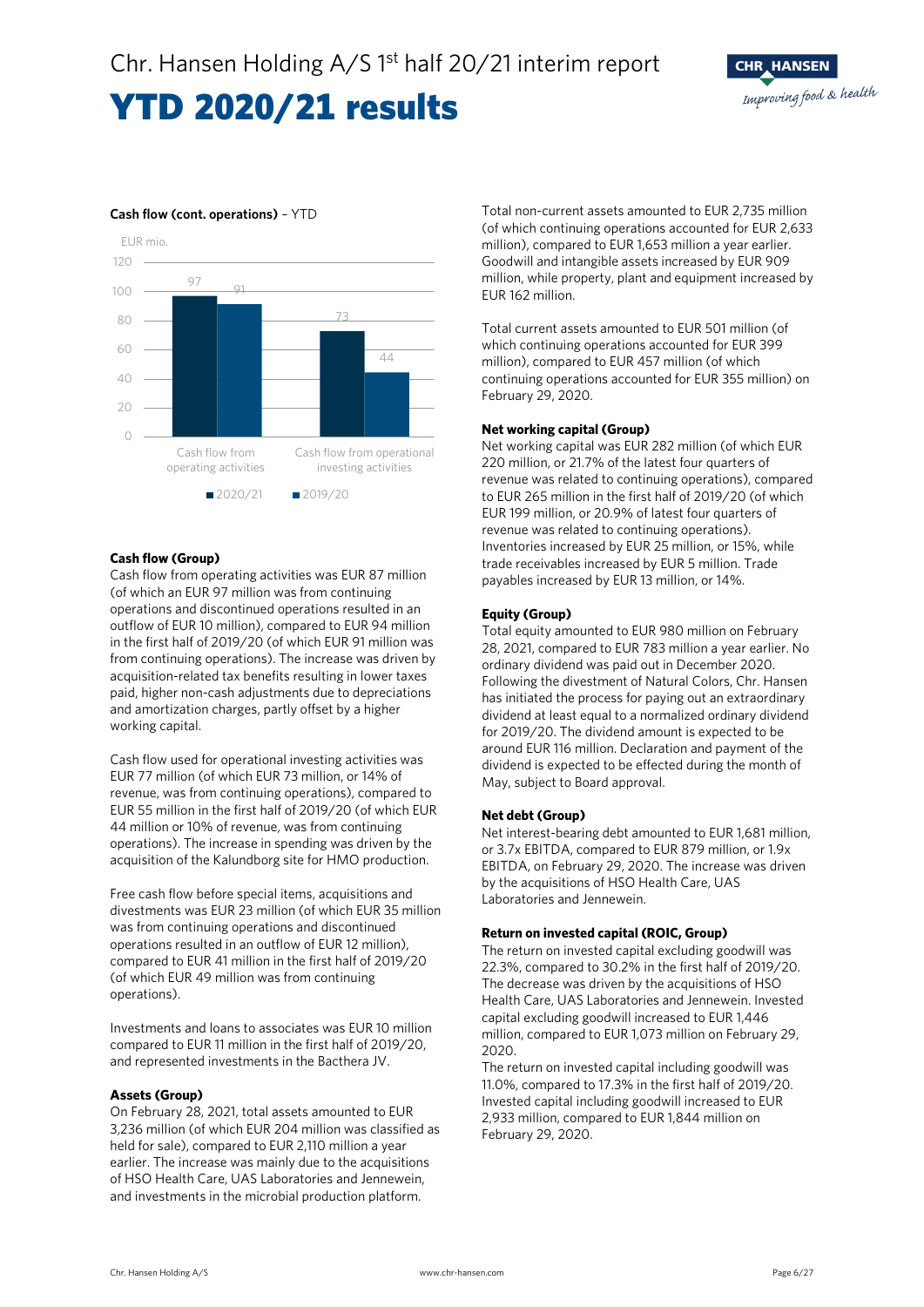### **Food Cultures & Enzymes**

| <b>EUR million</b>      | Q <sub>2</sub><br>2020/21 | Q <sub>2</sub><br>2019/20 | YTD<br>2020/21 | <b>YTD</b><br>2019/20 |
|-------------------------|---------------------------|---------------------------|----------------|-----------------------|
| Revenue                 | 168.7                     | 172.5                     | 334.0          | 338.6                 |
| Organic growth          | 8%                        | 5%                        | 8%             | 4%                    |
| <b>EBITDA</b>           | 64.6                      | 67.1                      | 129.8          | 131.6                 |
| EBITDA margin           | 38.3%                     | 38.9%                     | 38.9%          | 38.9%                 |
| EBIT                    | 52.2                      | 55.6                      | 103.0          | 108.8                 |
| EBIT margin             | 31.0%                     | 32.2%                     | 30.8%          | 32.1%                 |
| ROIC excluding goodwill | 32.9%                     | 37.1%                     | 32.9%          | 37.1%                 |

### **Revenue**

Organic growth in the first half of 2020/21 was 8% and adjusted for a negative currency impact of 9% corresponded to a reported revenue decrease of 1%. Organic growth comprised 2% from volume/mix and 6% from price increases in local currencies. The price increases were primarily achieved by using EUR-based pricing in most emerging market countries.

Organic growth was primarily driven by very strong growth in enzymes and meat, strong growth in cheese while fermented milk was flat and probiotics declined. In cheese and enzymes, growth was driven by continued good momentum in CHY-MAX® Supreme, and by continued growth of the NOLA® Fit lactase enzyme.

The output of fermented milk (both chilled and ambient temperature) in China remained lower compared to the same period last year. Fermented milk output in Latin America was also down, but the decline was more than offset by customer wins. The commercial pipeline has proven to be robust, and although COVID-19 is an impediment to faster progress in the pipeline, mitigating actions have supported the business.

Bioprotective cultures delivered solid organic growth, driven by the existing segments within fermented milk and meat, and was primarily driven by 2<sup>nd</sup> generation products. Fermented plant bases delivered strong growth, albeit from a low base. Customer interest in both bioprotection and fermented plant bases remains very strong.

Q2 organic growth was 8% and adjusted for a negative currency impact of 10% corresponded to a reported revenue decrease of 2%. Organic growth comprised 2% from volume/mix and 6% from price increases. Organic growth was primarily driven by very strong growth in enzymes and meat cultures, strong growth in cheese and slight growth in fermented milk, while probiotics declined. Bioprotection delivered strong organic growth driven primarily by food safety applications in meat.

### **Innovation**

More than ten new patents were granted and three new product trademarks were registered in Q2 2020/21.

### **EBITDA**

EBITDA amounted to EUR 130 million, compared to EUR 132 million in the first half of 2019/20. The EBITDA margin was 38.9%, unchanged from 2019/20. Scalability and production increases in production and reduced travel activity was offset by increased freight costs in production and an unfavorable product mix. The Q2 EBITDA margin was 38.3%, down from 38.9% last year.

### **EBIT**

EBIT amounted to EUR 103 million, compared to EUR 109 million in the first half of 2019/20. The EBIT margin was 30.8%, down from 32.1% last year. The decrease was primarily due to a negative currency impact and a one-off increase in depreciations in Q1. The Q2 EBIT margin was 31.0%, down from 32.2% last year, primarily due to a negative currency impact.

### **ROIC excluding goodwill**

Return on invested capital excluding goodwill was 32.9%, compared to 37.1% in the first half of 2019/20. The decrease was primarily due to the increase in invested capital and the increase in depreciations. Invested capital excluding goodwill increased by EUR 46 million, or 8%, to EUR 654 million. The increase was mainly due to investments in production capacity.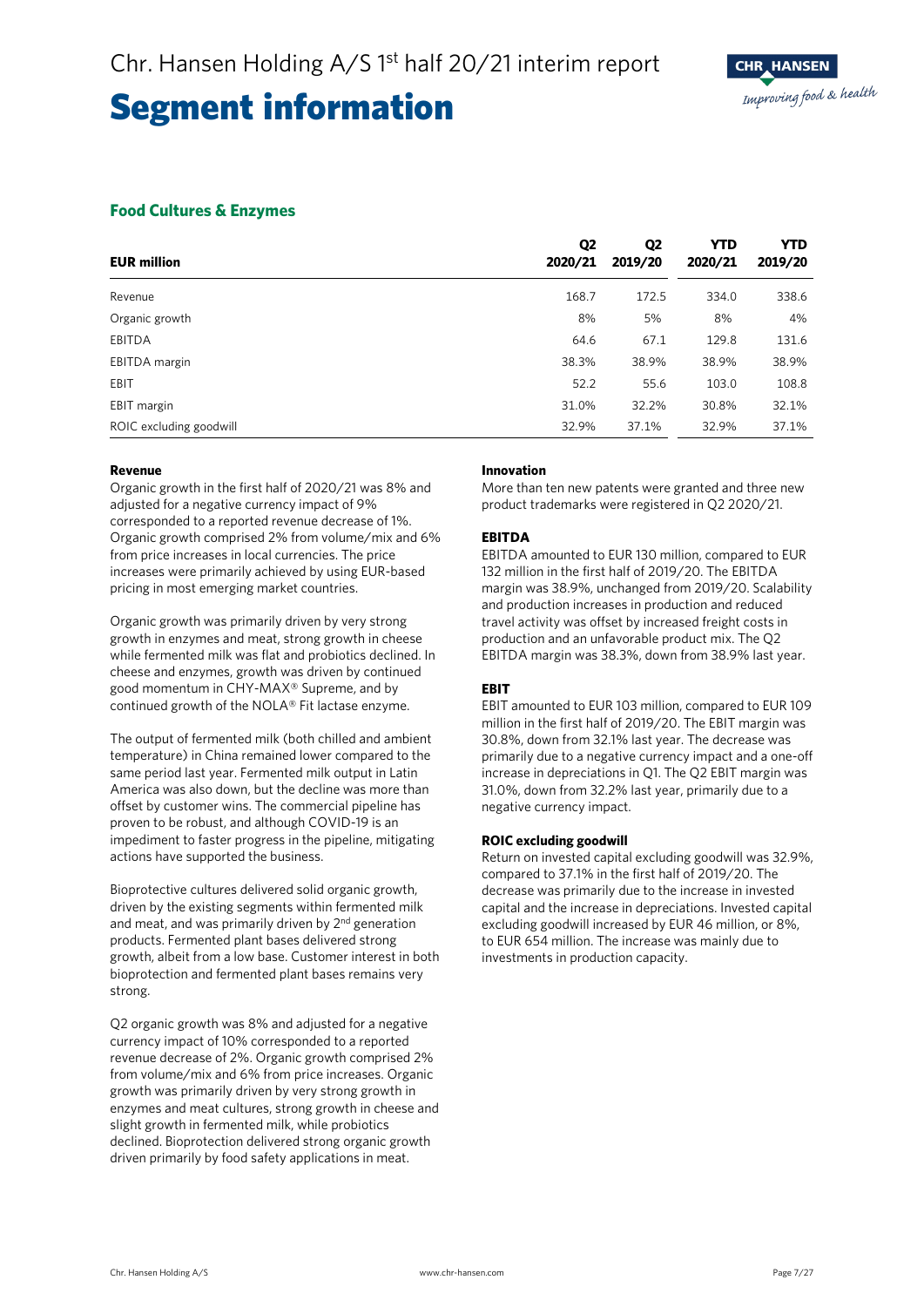### **Health & Nutrition**

| <b>EUR million</b>      | Q <sub>2</sub><br>2020/21 | Q <sub>2</sub><br>2019/20 | <b>YTD</b><br>2020/21 | <b>YTD</b><br>2019/20 |
|-------------------------|---------------------------|---------------------------|-----------------------|-----------------------|
| Revenue                 | 91.3                      | 67.1                      | 169.5                 | 121.0                 |
| Organic growth          | 14%                       | 8%                        | 14%                   | 2%                    |
| EBITDA                  | 28.5                      | 26.7                      | 51.1                  | 42.3                  |
| EBITDA margin           | 31.2%                     | 39.8%                     | 30.1%                 | 35.0%                 |
| EBIT                    | 17.9                      | 21.5                      | 28.5                  | 32.1                  |
| EBIT margin             | 19.6%                     | 32.1%                     | 16.8%                 | 26.5%                 |
| ROIC excluding goodwill | 10.1%                     | 21.5%                     | 10.1%                 | 21.5%                 |

### **Revenue**

Organic growth in the first half of 2020/21 was 14%, and adjusted for an acquisition impact of 35% and a negative currency impact of 9% corresponded to a revenue increase of 40%. Organic growth was primarily driven by volume/mix, with a minor positive impact from pricing. Human Health delivered solid growth, while Animal Health and Plant Health delivered very strong growth.

The solid growth in Human Health was driven by strong growth in dietary supplements, especially driven by North America and Asia, while key markets in EMEA declined. Probiotics for infants and young children grew slightly, as strong growth in APAC supported by a new distributor was offset by a decline in EMEA.

Animal Health delivered very strong growth in Cattle and Poultry & Swine. Dairy farmer economics and beef prices in North America were relatively stable during the first half of 2020/21 and supported the continued uptake of Bovamine®. Growth in Poultry & Swine was driven by a good uptake of GalliPro® FIT in several markets and increased demand for probiotics for swine in China.

Plant Health delivered very strong growth, albeit from a low base last year, and was primarily driven by sales of Quartzo® and Presence® in Latin America.

Q2 organic growth was 14%, and adjusted for an acquisition impact of 31% and a negative currency impact of 9% corresponded to a revenue increase of 36%. Organic growth was primarily driven by volume/mix, with a minor positive impact from pricing. Human Health delivered solid growth driven by both dietary supplements, positively impacted by timing of orders, and infant formula in APAC, and probiotics for infants and young children in North America. Demand for dietary supplements in North America slowed as inventories appear elevated. Animal Health delivered very strong growth, supported by strong seasonal demand for cattle probiotics. Plant Health delivered very strong growth, albeit from a low base last year.

### **Innovation**

Two new patents were granted, one new trademark was registered, and 32 new Animal Health product registrations were obtained in Q2 2020/21.

### **EBITDA**

EBITDA amounted to EUR 51 million, up from EUR 42 million in the first half of 2019/20, including a positive contribution from acquisitions of EUR 6 million (driven by UAS Labs). Excluding acquisitions, the EBITDA margin would have been 35.8% compared to 35.0% in the first half of 2019/20. The increase (excl. acquisitions) was driven by the strong sales growth and reduced travel activities, partly offset by increased freight costs. The reported EBITDA margin (incl. acquisitions) was 30.1%.

The reported Q2 EBITDA margin was 31.2% and excluding the acquisitions the EBITDA margin would have been 38.8% compared to 39.8% last year.

### **EBIT**

EBIT amounted to EUR 29 million, down from EUR 32 million in the first half of 2019/20, including a negative impact from acquisitions of EUR 6 million (driven by Jennewein/HMO). Excluding acquisitions, the EBIT margin would have been 26.9% including a negative currency impact of approximately 2%-points, compared to 26.5% in the first half of 2019/20, and the positive development was driven by the same drivers as for EBITDA. The reported EBIT margin (incl. acquisitions) was 16.8%.

The reported Q2 EBIT margin was 19.6% and excluding the acquisitions the EBIT margin would have been 30.9% compared to 32.1% last year.

### **ROIC excluding goodwill**

The return on invested capital excluding goodwill was 16.8%, compared to 26.5% in the first half of 2019/20, and the decline was driven by the impact acquisitions had on invested capital. Invested capital excluding goodwill increased by EUR 329 million, from EUR 302 million to EUR 631 million.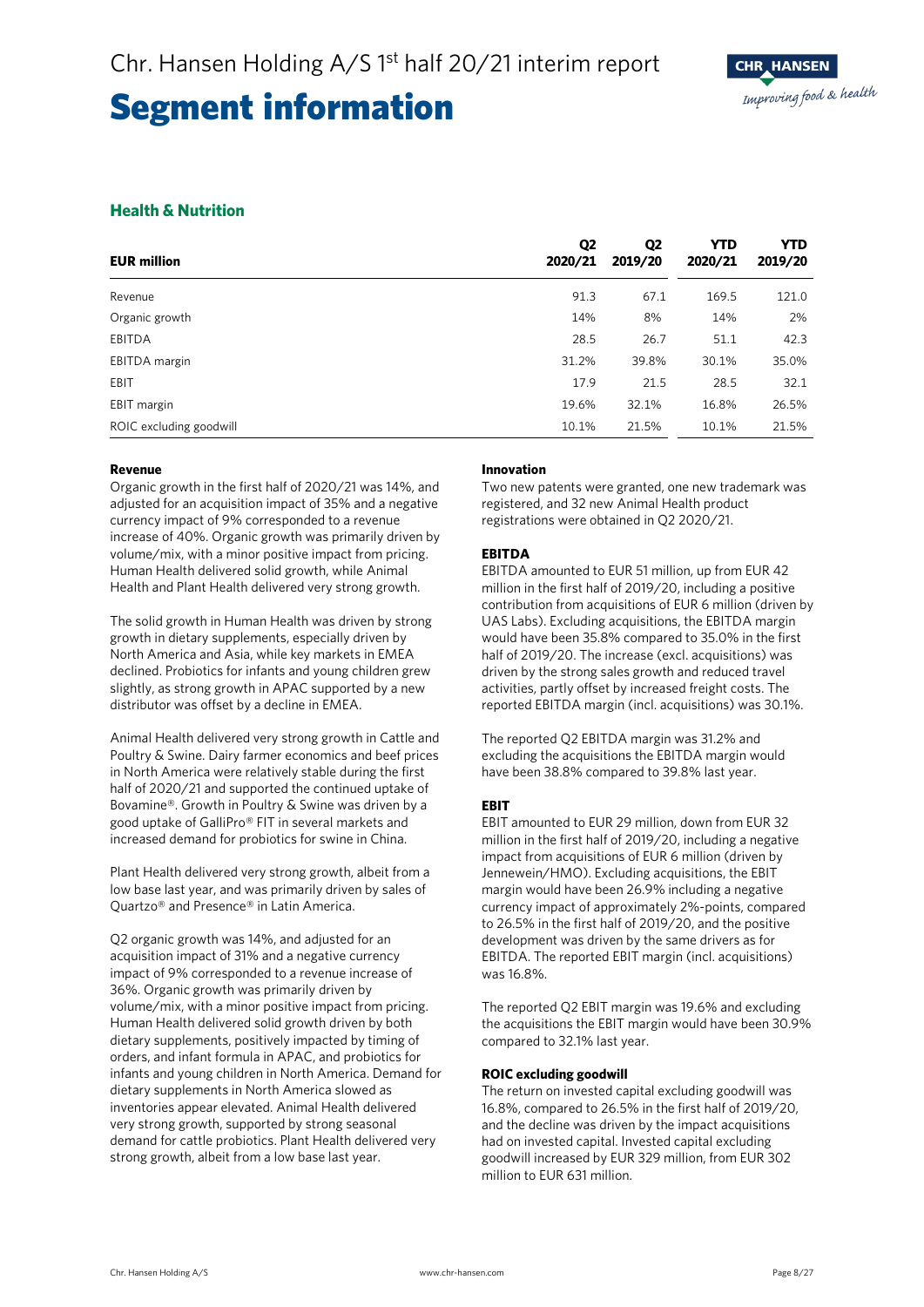### Outlook for 2020/21



#### **Assumptions**

The outlook is based on constant currencies and assumes no further acquisitions. The outlook is also based on the current political and economic environment. The depth and duration of global recession, or other negative macroeconomic events triggered by COVID-19 may affect demand negatively in the medium term, especially in emerging markets, and a combination of quarantine measures and recession may change consumption patterns between eating out, on-the-go and in-home. The continued quarantine measures and travel restrictions make it more difficult to visit customers to advance projects with new innovative solutions, a very important growth driver for Chr. Hansen, and this could slow the progress of the commercial project pipeline in the medium term. The impacts of COVID-19 are continuously being monitored and evaluated for their short- and medium-term effects. Any deterioration in the political and economic climate might impact the outlook negatively. This includes, but is not limited to, the economic climate in several emerging markets, such as China, Turkey, Brazil and Argentina; the overall situation in the Middle East, including any potential sanctions; a deterioration in global trading conditions; and negative consequences of Brexit.

#### **Organic revenue growth**

For 2020/21, organic revenue growth is now expected to be 6-8% (previously 5-8%), with the highest contribution from Health & Nutrition. Food Cultures & Enzymes is expected to significantly outgrow the endmarket growth, supported by a positive impact from EUR pricing similar to the effect reported in 2019/20. Growth will be driven by continued momentum in bioprotection and dairy enzymes, as well as fermented plant bases, albeit from a relatively low base. Health & Nutrition is expected to grow faster than the respective underlying markets of probiotics for humans, animals and plants, and will generally be driven by increased demand and increased market penetration of new and recently launched products. Q4 is expected to be the stronger of the two remaining quarters, as Q3 2019/20 was positively impacted by customers building inventories.

#### **EBIT margin before special items (b.s.i.)**

EBIT margin b.s.i. is expected to be 27-28%. Relative to the EBIT margin b.s.i. for continuing operations of 33.7% delivered in 2019/20, the margin is expected to be impacted negatively by acquisitions, driven by Jennewein/HMO, (but the net portfolio changes remain accretive to the EBITDA margin) and currencies, primarily the USD. Additionally, the Company expects to return to more normalized travel activity, prioritizing important customer interactions, towards the end of 20/2021, and to continue investments in growth and innovation opportunities.

#### **Free cash flow**

Free cash flow before special items, acquisitions and divestments is now expected to be EUR 140-160 million (previously EUR 120-160 million), as expectations for cash flow used for operational investing activities are lower, and now expected to be EUR 150-160 million (previously EUR 150-175 million) as the construction of the HMO factory in Kalundborg will be phased into the next fiscal years.

### **Financial implications of portfolio changes**

In addition to the guidance parameters outlined above, the acquired businesses (which will have no material impact on organic growth), are unchanged and estimated to contribute around EUR 100 million in revenues. The EBITDA contribution from acquisitions is unchanged and estimated to be around EUR 10 million.

Due to the complexity of the Natural Colors divestment, Chr. Hansen now expects around EUR 20 mio (previously EUR 15-20 mio) in special items on continuing operations. In addition, the divestment of Natural Colors is expected to contribute a gain on profit in Q3 from discontinued operations of around EUR 650 million in 2020/21.

### **Dividend**

Following the divestment of Natural Colors, Chr. Hansen has initiated the process for paying out an extraordinary dividend at least equal to a normalized ordinary dividend for 2019/20. The dividend amount is expected to be around EUR 116 million. Declaration and payment of the dividend is expected to be effected during the month of May, subject to Board approval.

### **Sensitivity**

Chr. Hansen is a global company serving more than 140 countries through subsidiaries in more than 30 countries.

The most significant currency exposure relates to USD, which accounts for 30-35% of revenue, while exposure to other currencies is more modest. A 5% decrease in the EUR/USD exchange rate would impact revenue measured in EUR negatively by EUR 15-20 million.

Organic revenue growth is sensitive to exchange rate fluctuations in currencies for which Chr. Hansen applies a EUR-based pricing model.

The EBIT margin is also sensitive to exchange rate fluctuations. Production in the US only partly offsets the impact on revenue from changes in the EUR/USD exchange rate. Therefore, the relative EBIT exposure is higher than the revenue exposure. A 5% decrease in the EUR/USD exchange rate would impact EBIT negatively by roughly two thirds of the revenue impact.

The sensitivity to currency developments also applies to the free cash flow.

The use of currency hedging of balance sheet exposures and future cash flows is described in note 4.3 to the Consolidated Financial Statements 2019/20.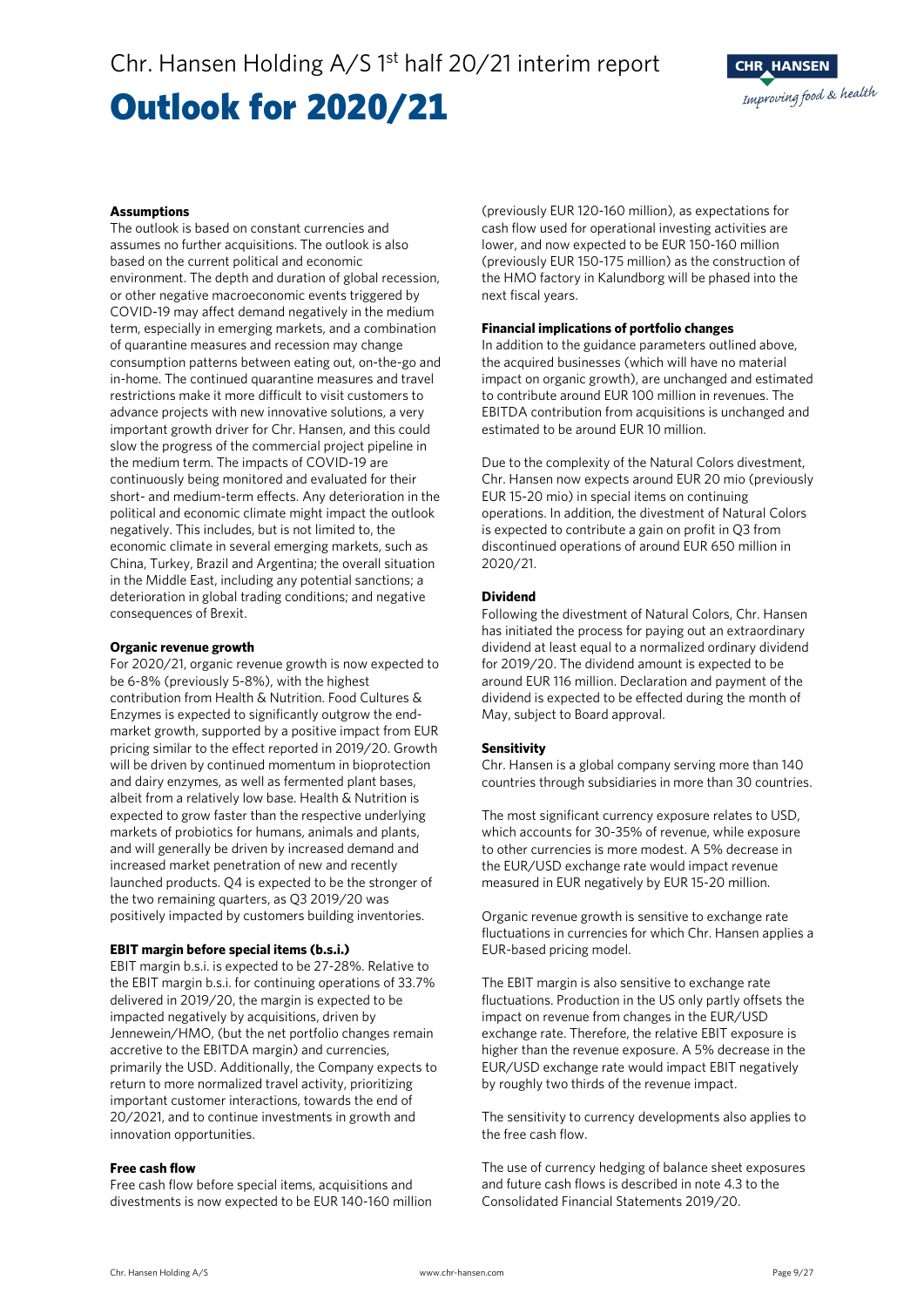### **Additional information**



#### **Conference call**

Chr. Hansen will host a conference call on April 15, 2021 at 10:00 am CET. The conference call can be accessed via the Company's website, [www.chr-hansen.com.](http://www.chr-hansen.com/)

For further information, please contact:

### Martin Riise, Head of IR

+45 53 39 22 50

### Annika Stern, Senior IR Officer

+45 23 99 23 82

### **Financial calendar 2020/21**

July 8, 2021 Interim Report Q3 2020/21 October 14, 2021 Annual Report 2020/21 November 24, 2021 Annual General Meeting 2021

### **Company information**

Chr. Hansen Holding A/S Bøge Allé 10-12 2970 Hørsholm Denmark Tel. +45 45 74 74 74 www.chr-hansen.com Company reg. no.: 28318677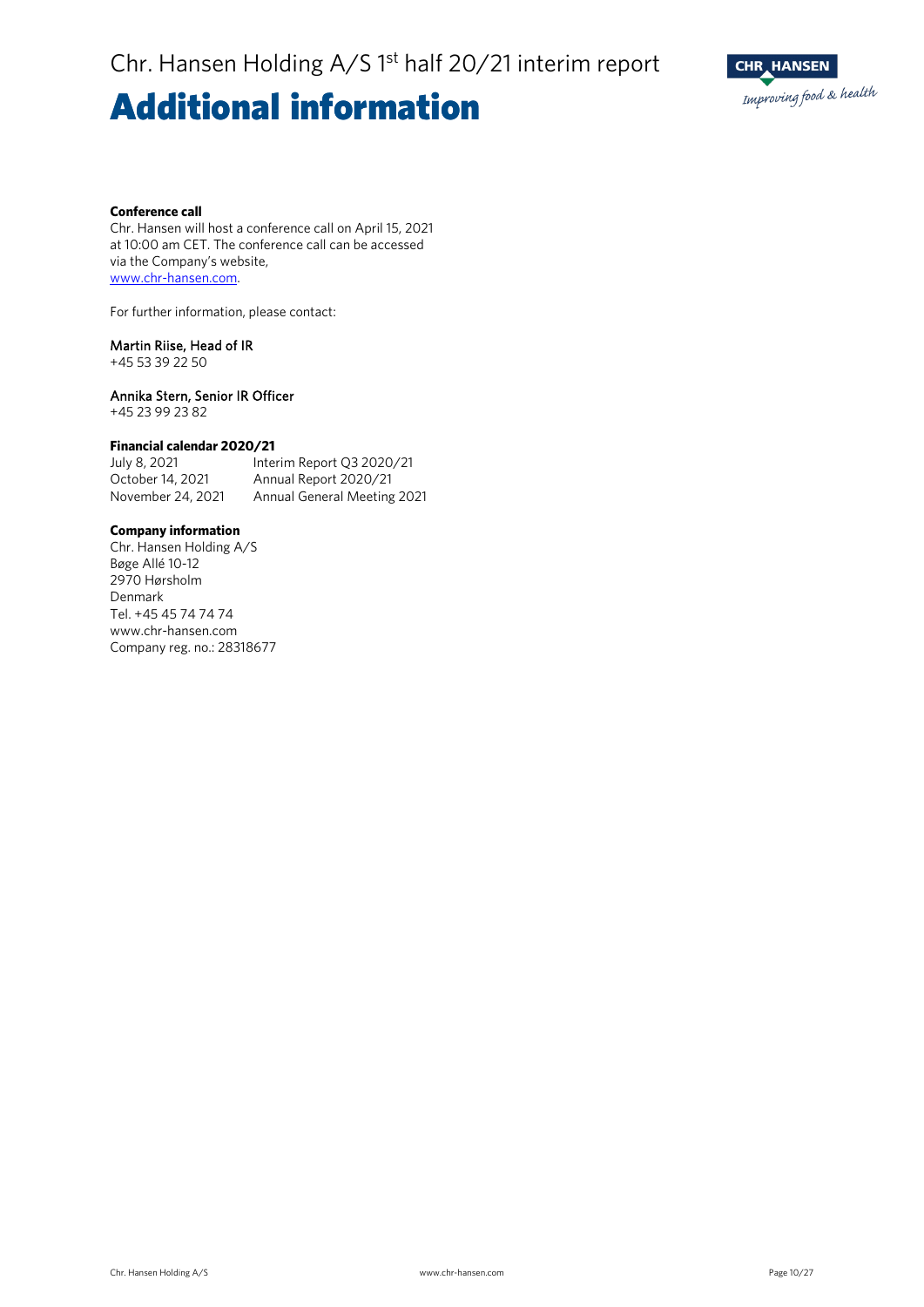### Additional information



#### **Forward-looking statements**

This report contains forward-looking statements that reflect management's current views with respect to certain future events and potential financial performance. Forward-looking statements are other than statements of historical facts. The words "believe," "expect," "anticipate," "intend," "estimate," "outlook," "will," "may," "continue," "should" and similar expressions identify forward-looking statements.

Forward-looking statements include statements regarding: objectives, goals, strategies, outlook and growth prospects; future plans, events or performance and potential for future growth; liquidity, capital resources and capital expenditures; economic outlook and industry trends; developments of the Company's markets; the impact of regulatory initiatives; and the strength of competitors. The forward-looking statements in this report are based upon various assumptions, many of which are based, in turn, upon further assumptions, including without limitation, management's examination of historical operating trends, data contained in records and other data available from third parties.

Although the Company believes that these assumptions were reasonable when made, these assumptions are inherently subject to significant known and unknown risks, uncertainties, contingencies and other important factors which are difficult or impossible to predict and may be beyond our control. Such risks, uncertainties, contingencies and other important factors could cause the actual results of the Company or the industry to differ materially from those results expressed or implied in this report by such forward-looking statements.

The information, opinions and forward-looking statements contained in this report speak only as at the date of this report, and are subject to change without notice. The Company and its respective agents, employees or advisors do not intend to, and expressly disclaim any duty, undertaking or obligation to, make or disseminate any supplement, amendment, update or revision to any of the information, opinions or forward-looking statements contained in this report to reflect any change in events, conditions or circumstances beyond what is required by applicable law or applicable stock exchange rules and regulations.

### **About Chr. Hansen**

Chr. Hansen is a global, differentiated bioscience company that develops natural ingredient solutions for the food, nutritional, pharmaceutical and agricultural industries. At Chr. Hansen we are uniquely positioned to drive positive change through microbial solutions. We have worked for over 145 years to enable sustainable agriculture, cleaner labels and healthier living for more people around the world. Our microbial and fermentation technology platforms, including our broad and relevant collection of around 40,000 microbial strains, have game-changing potential. Matching customer needs and global trends we continue to unlock the power of good bacteria to respond to global challenges such as food waste, global health and the overuse of antibiotics and pesticides. As the world's most sustainable food ingredients company, we touch the lives of more than 1 billion people every day. Driven by our legacy of innovation and curiosity to pioneer science, our purpose – To grow a better world. Naturally. – is at the heart of everything we do.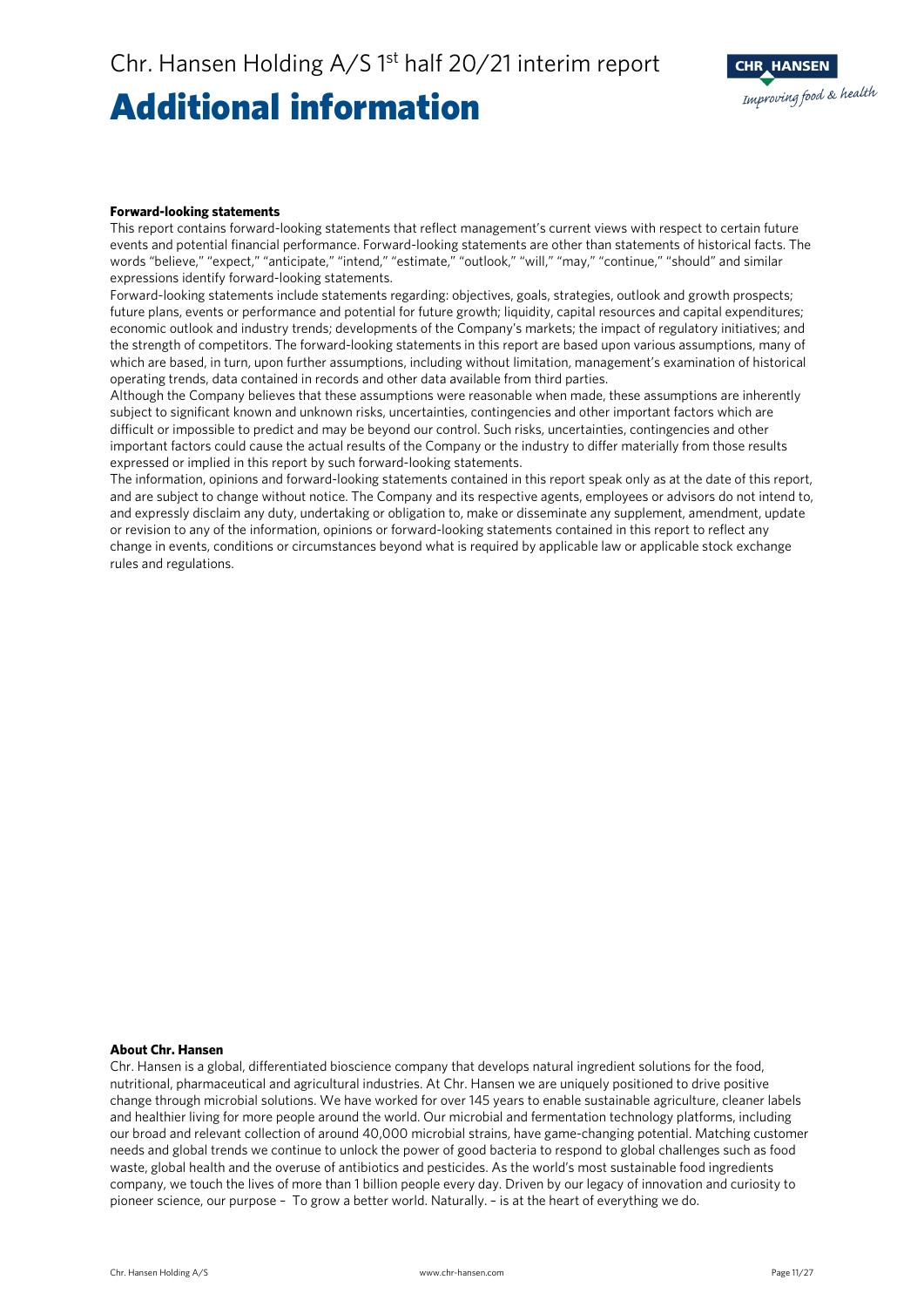

### Statement of the Board of Directors and Executive Board

Today, the Board of Directors and Executive Board have considered and approved the interim report for Chr. Hansen Holding A/S for the period September 1, 2020 to February 28, 2021. The interim report has not been audited or reviewed by the Company's independent auditors.

The unaudited interim report has been prepared in accordance with International Financial Reporting Standards and IAS 34 as adopted by the EU, and additional Danish regulations.

In our opinion, the accounting policies used are appropriate and the overall presentation of the interim report is adequate. Furthermore, the interim report gives a true and fair view of the Group's assets, liabilities and financial position at February 28, 2021, and of the results of the Group's operations and cash flow for the period September 1, 2020 to February 28, 2021.

We further consider that the Management's Review in the preceding pages includes a true and fair account of the development and performance of the Group, the results for the period and the financial position, together with a description of the principal risks and uncertainties that the Group faces, in accordance with Danish disclosure requirements for listed companies. Besides what has been disclosed in this report, no changes in the Group's most significant risks and uncertainties have occurred relative to what was disclosed in the Annual Report of Chr. Hansen Holding A/S for 2019/20.

### Hørsholm, April 15, 2021

### Executive Board

| Mauricio Graber<br>President and CEO | Lise Mortensen<br><b>CFO</b>    | Thomas Schäfer<br><b>CSO</b> |                |
|--------------------------------------|---------------------------------|------------------------------|----------------|
| <b>Board of Directors</b>            |                                 |                              |                |
| Dominique Reiniche<br>Chair          | Jesper Brandgaard<br>Vice Chair | Luis Cantarell               | Lisbeth Grubov |
| Charlotte Hemmingsen                 | Lise Kaae                       | Heidi Kleinbach-Sauter       | Kevin Lane     |
| Per Poulsen                          | Kim Ib Sørensen                 | Lillie Li Valeur             | Mark Wilson    |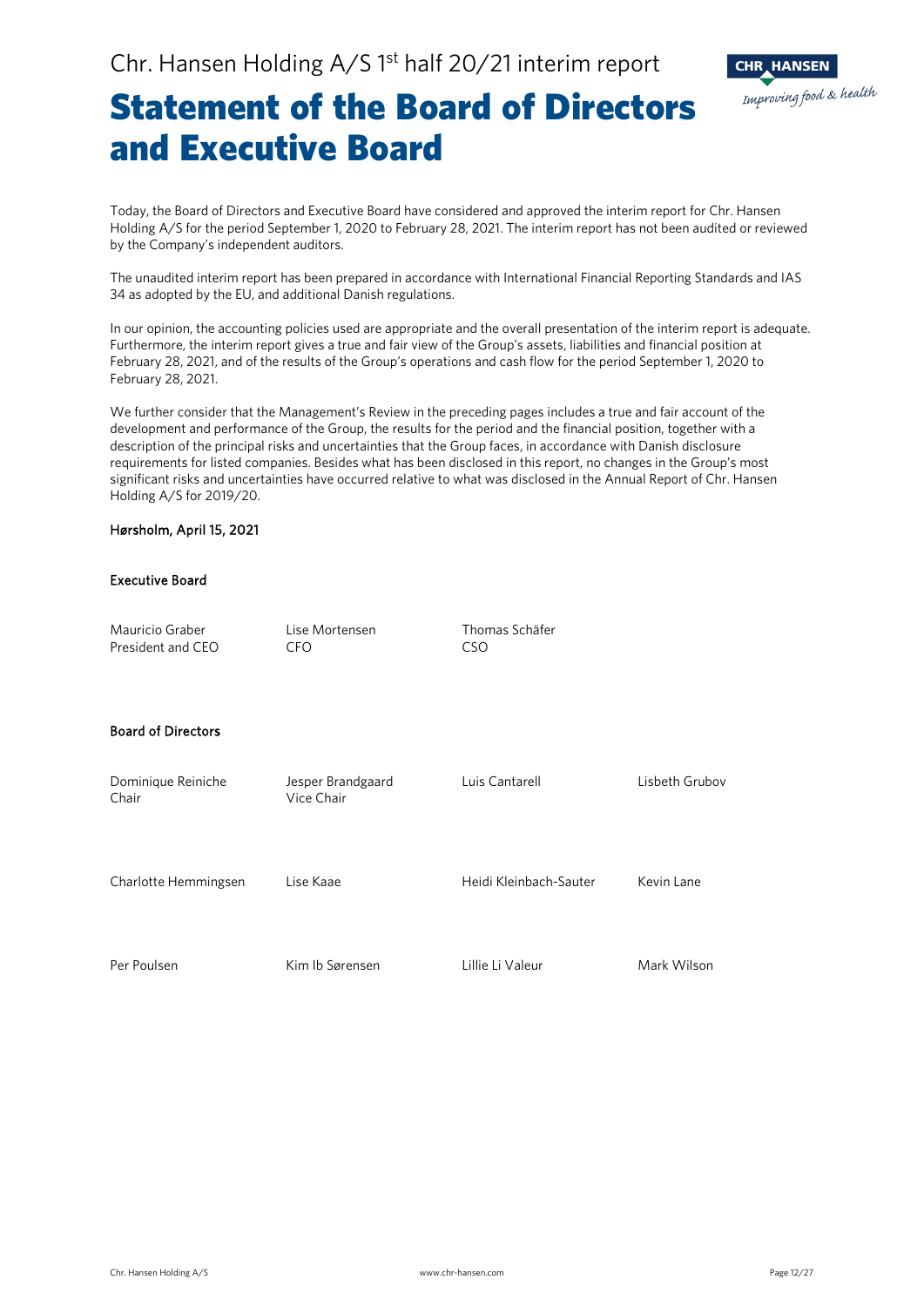### Income statement

| <b>EUR million</b>                                     | Q <sub>2</sub><br>2020/21 | Q <sub>2</sub><br>2019/20 | <b>YTD</b><br>2020/21 | <b>YTD</b><br>2019/20 |
|--------------------------------------------------------|---------------------------|---------------------------|-----------------------|-----------------------|
| Revenue                                                | 260.0                     | 239.6                     | 503.5                 | 459.6                 |
| Cost of sales                                          | (112.7)                   | (98.0)                    | (220.2)               | (185.5)               |
| <b>Gross profit</b>                                    | 147.3                     | 141.6                     | 283.3                 | 274.1                 |
| Research and development expenses                      | (21.4)                    | (18.6)                    | (42.2)                | (38.2)                |
| Sales and marketing expenses                           | (37.8)                    | (34.5)                    | (73.9)                | (68.8)                |
| Administrative expenses                                | (18.1)                    | (12.6)                    | (36.2)                | (27.5)                |
| Other operating income                                 | 0.5                       | 1.3                       | 1.1                   | 1.6                   |
| Other operating expenses                               | (0.4)                     | (0.1)                     | (0.6)                 | (0.3)                 |
| Operating profit before special items                  | 70.1                      | 77.1                      | 131.5                 | 140.9                 |
| Special items                                          | (4.2)                     | (1.4)                     | (10.6)                | (2.2)                 |
| <b>Operating profit (EBIT)</b>                         | 65.9                      | 75.7                      | 120.9                 | 138.7                 |
| Net financial expenses                                 | (4.4)                     | (5.2)                     | (11.0)                | (7.8)                 |
| Share of loss of joint ventures                        | (1.6)                     | (0.1)                     | (3.1)                 | (1.8)                 |
| <b>Profit before tax</b>                               | 59.9                      | 70.4                      | 106.8                 | 129.1                 |
| Income taxes                                           | (13.8)                    | (15.6)                    | (24.6)                | (28.7)                |
| Profit from continuing operations                      | 46.1                      | 54.8                      | 82.2                  | 100.4                 |
| Profit from discontinued operations                    | 6.9                       | 4.1                       | 12.2                  | 8.4                   |
| Profit for the period                                  | 53.0                      | 58.9                      | 94.4                  | 108.8                 |
| <b>Earnings per share, EUR</b>                         |                           |                           |                       |                       |
| Earnings per share                                     | 0.41                      | 0.45                      | 0.72                  | 0.83                  |
| Earnings per share, diluted                            | 0.41                      | 0.44                      | 0.72                  | 0.82                  |
| Earnings per share from continuing operations          | 0.35                      | 0.41                      | 0.62                  | 0.76                  |
| Earnings per share from continuing operations, diluted | 0.35                      | 0.41                      | 0.62                  | 0.76                  |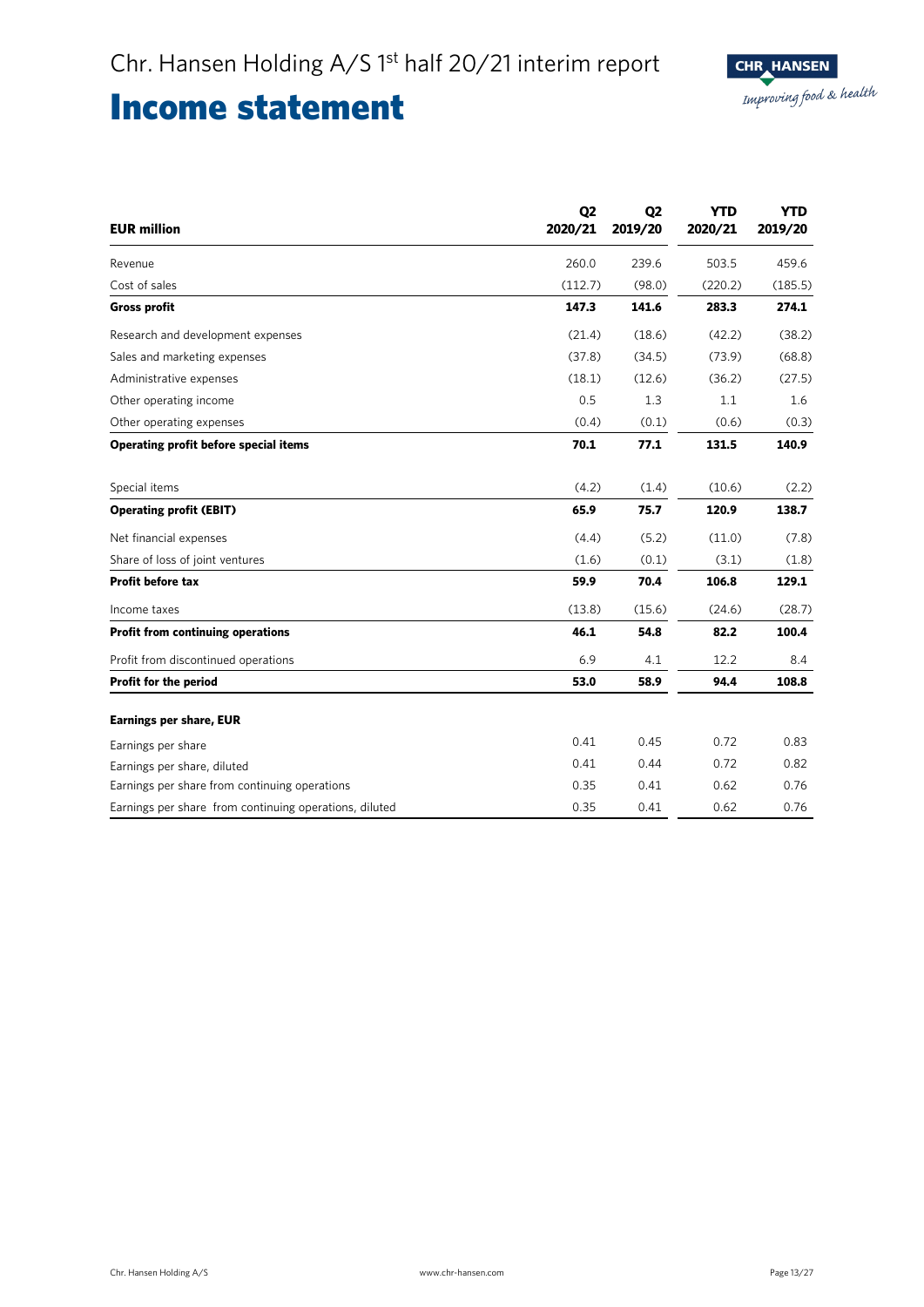

## Statement of comprehensive income

| <b>EUR million</b>                                                                                       | Q <sub>2</sub><br>2020/21 | Q <sub>2</sub><br>2019/20 | YTD<br>2020/21 | YTD<br>2019/20 |
|----------------------------------------------------------------------------------------------------------|---------------------------|---------------------------|----------------|----------------|
| Profit for the period                                                                                    | 53.0                      | 58.9                      | 94.4           | 108.8          |
| Items that will not be reclassified subsequently to the income statement                                 |                           |                           |                |                |
| Remeasurements of defined benefits plans                                                                 |                           |                           |                |                |
| Items that will be reclassified subsequently to the income statement<br>when specific conditions are met |                           |                           |                |                |
| Currency translation of foreign Group companies                                                          | (6.0)                     | (3.9)                     | (4.8)          | (2.6)          |
| Fair value adjustments on cash flow hedges                                                               | 1.8                       | (0.9)                     | 2.5            | 0.5            |
| Tax related to cash flow hedges                                                                          | (0.5)                     | 0.1                       | (0.6)          |                |
| Other comprehensive income for the period                                                                | (4.7)                     | (4.7)                     | (2.9)          | (2.1)          |
| Total comprehensive income for the period                                                                | 48.3                      | 54.2                      | 91.5           | 106.7          |
| Attributable to:                                                                                         |                           |                           |                |                |
| Shareholders of Chr. Hansen Holding A/S                                                                  | 48.3                      | 54.2                      | 91.5           | 106.7          |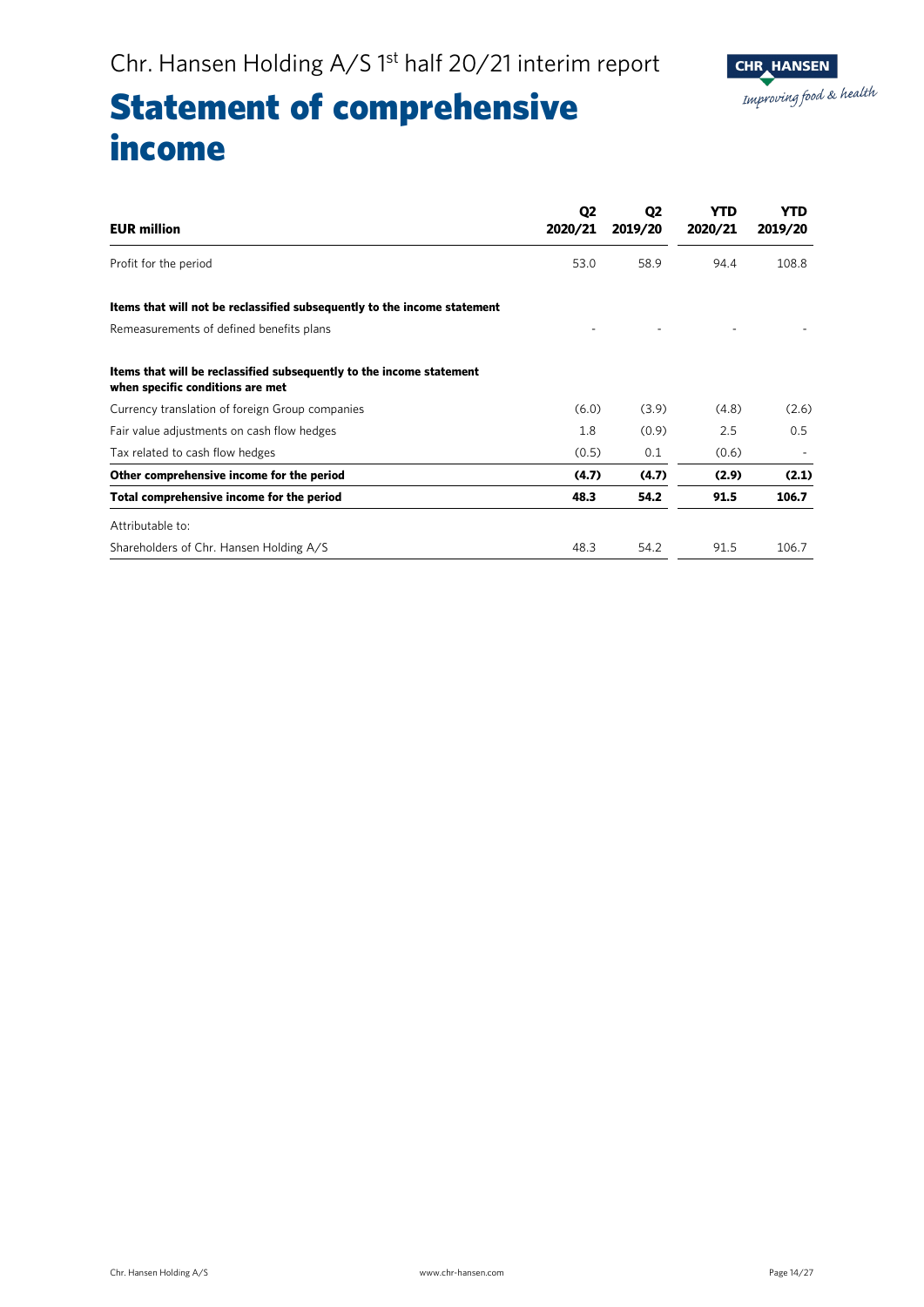### Cash flow statement

| <b>EUR million</b>                                                           | Q <sub>2</sub><br>2020/21 | Q <sub>2</sub><br>2019/20 | YTD<br>2020/21 | <b>YTD</b><br>2019/20 |
|------------------------------------------------------------------------------|---------------------------|---------------------------|----------------|-----------------------|
| Operating profit from continuing operations                                  | 65.9                      | 75.7                      | 120.9          | 138.7                 |
| Non-cash adjustments                                                         | 23.3                      | 18.0                      | 50.8           | 34.8                  |
| Change in working capital                                                    | (19.1)                    | (19.6)                    | (50.4)         | (27.8)                |
| Interest paid                                                                | (6.7)                     | (4.0)                     | (11.7)         | (6.1)                 |
| Taxes paid                                                                   | (5.2)                     | (8.7)                     | (12.6)         | (48.3)                |
| Cash flow from operating activities - continuing operations                  | 58.2                      | 61.4                      | 97.0           | 91.3                  |
| Cash flow from operating activities - discontinued operations                | (2.1)                     | 10.7                      | (9.8)          | 2.7                   |
| Cash flow from operating activities                                          | 56.1                      | 72.1                      | 87.2           | 94.0                  |
| Investments in intangible assets                                             | (4.4)                     | (4.6)                     | (8.8)          | (8.8)                 |
| Investments in property, plant and equipment                                 | (16.2)                    | (16.6)                    | (66.3)         | (35.6)                |
| Sale and lease back proceeds                                                 |                           |                           | 2.4            |                       |
| Cash flow from operational investing activities -<br>continuing operations   | (20.6)                    | (21.2)                    | (72.7)         | (44.4)                |
| Cash flow from operational investing activities -<br>discontinued operations | (2.5)                     | (4.9)                     | (4.5)          | (10.7)                |
| Cash flow from operational investing activities                              | (23.1)                    | (26.1)                    | (77.2)         | (55.1)                |
| Acquisition of entities, net of cash acquired                                |                           |                           | (319.0)        |                       |
| Investments in joint ventures                                                |                           |                           | (5.1)          | (5.5)                 |
| Loan to joint ventures                                                       | (5.1)                     | (5.1)                     | (5.1)          | (5.1)                 |
| Cash flow from investing activities - continuing operations                  | (25.7)                    | (26.3)                    | (401.9)        | (55.0)                |
| Cash flow from investing activities - discontinued operations                | (2.5)                     | (4.9)                     | (4.5)          | (10.7)                |
| Cash flow from investing activities                                          | (28.2)                    | (31.2)                    | (406.4)        | (65.7)                |
| <b>Free cash flow</b>                                                        | 27.9                      | 40.9                      | (319.2)        | 28.3                  |
| <b>Borrowings</b>                                                            | 177.3                     | 215.6                     | 560.3          | 225.8                 |
| Repayment of borrowings                                                      | (208.4)                   | (139.1)                   | (269.2)        | (155.6)               |
| Purchase of treasury shares, net                                             |                           |                           | (6.5)          |                       |
| Cash flow from financing activities - continuing operations                  | (31.1)                    | (48.2)                    | 284.6          | (54.5)                |
| Cash flow from financing activities - discontinued operations                | 4.5                       | (5.8)                     | 14.3           | 8.0                   |
| Cash flow from financing activities                                          | (26.6)                    | (54.0)                    | 298.9          | (46.5)                |
| Net cash flow for the period                                                 | 1.3                       | (13.1)                    | (20.3)         | (18.2)                |
| Cash and cash equivalents, beginning of period                               | 74.5                      | 83.2                      | 96.2           | 87.4                  |
| Unrealized exchange gains/(losses) included in cash and cash equivalents     |                           | (1.1)                     | (0.1)          | (0.2)                 |
| Net cash flow for the period                                                 | 1.3                       | (13.1)                    | (20.3)         | (18.2)                |
| Cash and cash equivalents, end of period                                     | 75.8                      | 69.0                      | 75.8           | 69.0                  |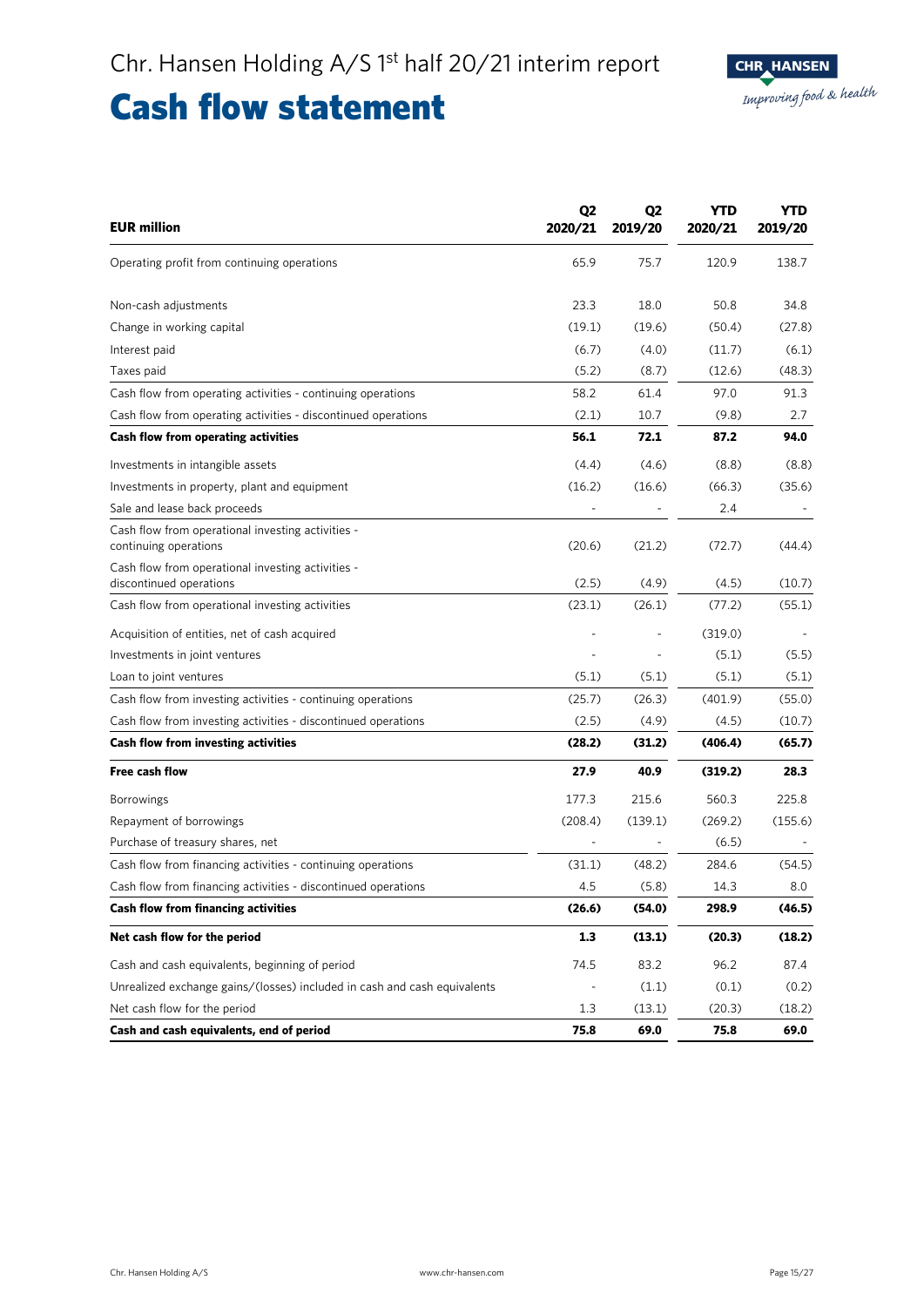## Balance sheet

| <b>EUR million</b>                 | Feb 28,<br>2021 | Feb 29,<br>2020 | Aug 31,<br>2020 |
|------------------------------------|-----------------|-----------------|-----------------|
| <b>ASSETS</b>                      |                 |                 |                 |
| <b>Non-current assets</b>          |                 |                 |                 |
| Goodwill                           | 1,487.8         | 771.5           | 1,249.1         |
| Other intangible assets            | 395.1           | 221.0           | 321.7           |
| Property, plant and equipment      | 715.2           | 637.1           | 654.8           |
| Investments in joint ventures      | 10.8            | 10.2            | 8.8             |
| Receivables from joint ventures    | 10.1            | 5.1             | 5.1             |
| Deferred tax                       | 13.9            | 8.0             | 7.0             |
| <b>Total non-current assets</b>    | 2,632.9         | 1,652.9         | 2,246.5         |
| <b>Current assets</b>              |                 |                 |                 |
| Inventories                        | 136.5           | 170.2           | 122.3           |
| Trade receivables                  | 151.2           | 182.5           | 145.1           |
| Tax receivables                    | 3.9             | 3.4             | 4.1             |
| Other receivables                  | 19.7            | 19.4            | 24.6            |
| Prepayments                        | 11.6            | 12.4            | 12.4            |
| Cash and cash equivalents          | 75.8            | 69.0            | 96.2            |
| <b>Total current assets</b>        | 398.7           | 456.9           | 404.7           |
| Assets classified as held for sale | 204.4           |                 | 202.4           |
| <b>Total assets</b>                | 3,236.0         | 2,109.8         | 2,853.6         |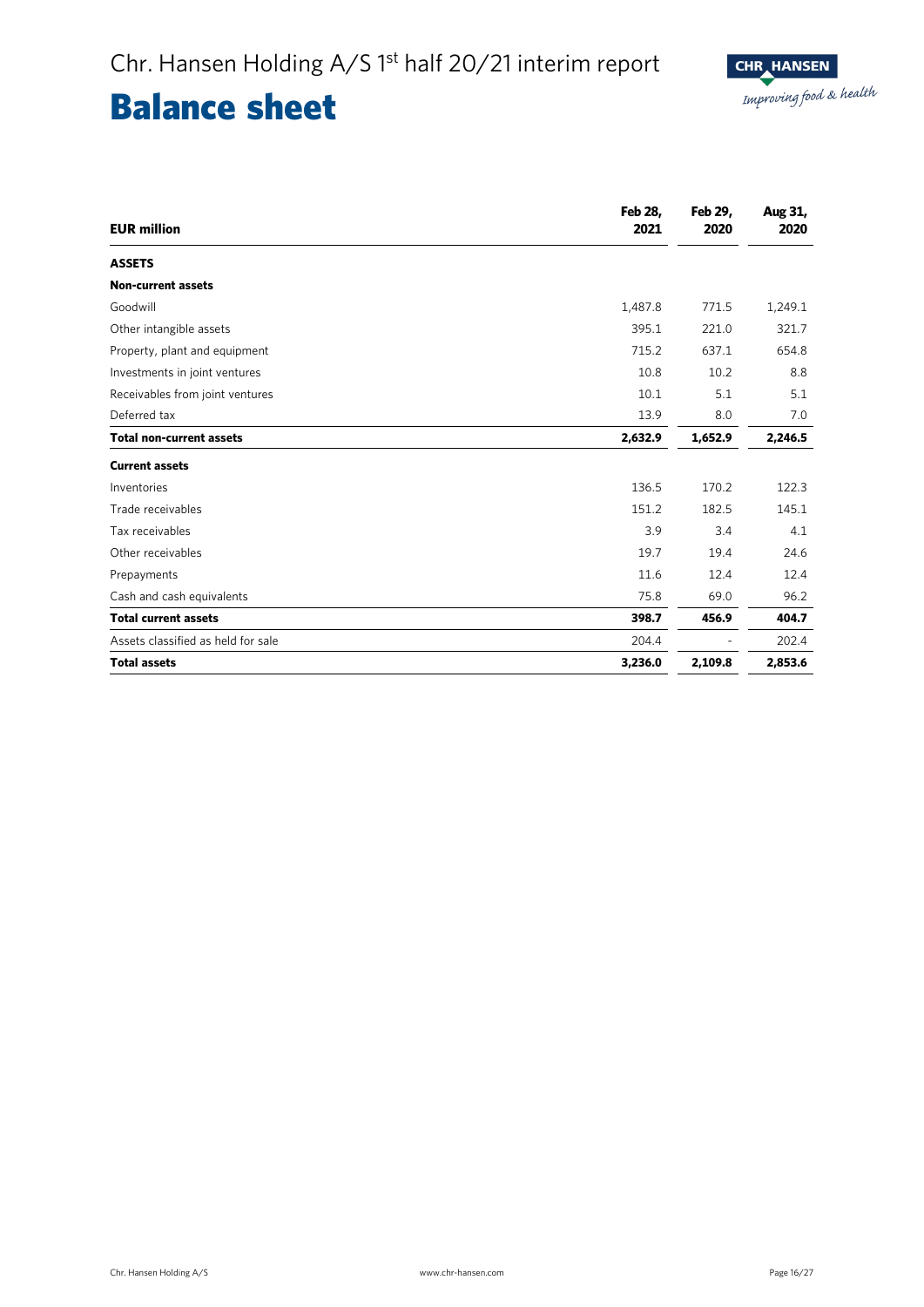### Balance sheet

| <b>EUR million</b>                                         | Feb 28,<br>2021 | Feb 29,<br>2020 | Aug 31,<br>2020 |
|------------------------------------------------------------|-----------------|-----------------|-----------------|
| <b>EQUITY AND LIABILITIES</b>                              |                 |                 |                 |
| <b>Equity</b>                                              |                 |                 |                 |
| Share capital                                              | 177.1           | 176.8           | 177.1           |
| Reserves                                                   | 802.9           | 605.4           | 715.9           |
| <b>Total equity</b>                                        | 980.0           | 782.2           | 893.0           |
| <b>Non-current liabilities</b>                             |                 |                 |                 |
| Employee benefit obligations                               | 6.8             | 7.8             | 6.6             |
| Deferred tax                                               | 161.1           | 93.8            | 133.3           |
| Provisions                                                 | 3.2             | 3.9             | 3.5             |
| Borrowings                                                 | 984.6           | 795.4           | 736.7           |
| Tax payables                                               | 12.0            | 15.6            | 12.0            |
| Deferred gain sale and lease back                          | 42.6            | 48.6            | 43.4            |
| Other payables                                             | 5.9             |                 | 7.8             |
| <b>Total non-current liabilities</b>                       | 1,216.2         | 965.1           | 943.3           |
| <b>Current liabilities</b>                                 |                 |                 |                 |
| <b>Borrowings</b>                                          | 755.8           | 152.8           | 685.2           |
| Trade payables                                             | 68.0            | 87.7            | 101.2           |
| Tax payables                                               | 37.0            | 25.5            | 29.0            |
| Deferred gain sale and lease back                          | 1.8             | 1.8             | 1.8             |
| Other payables                                             | 98.5            | 94.7            | 99.7            |
| <b>Total current liabilities</b>                           | 961.1           | 362.5           | 916.9           |
| <b>Total liabilities</b>                                   | 2,177.3         | 1,327.6         | 1,860.2         |
| Liabilities relating to assets classified as held for sale | 78.7            |                 | 100.4           |
| <b>Total equity and liabilities</b>                        | 3,236.0         | 2,109.8         | 2,853.6         |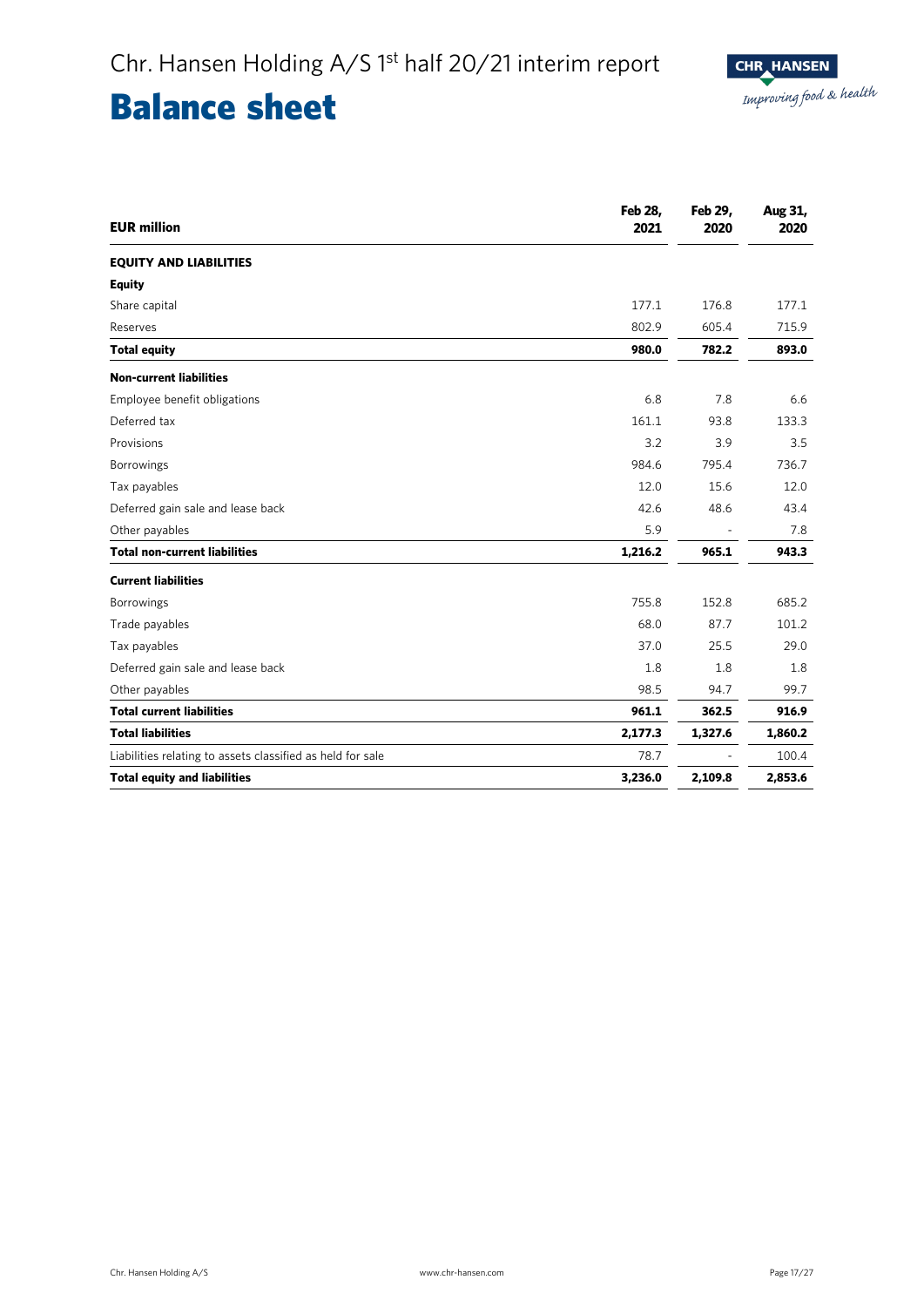### Statement of changes in equity

| <b>EUR million</b>                                                                | <b>Share</b> | <b>Currency</b><br>capital translation | <b>Cash flow</b><br>hedges | <b>Retained</b><br>earnings | <b>Total</b> |
|-----------------------------------------------------------------------------------|--------------|----------------------------------------|----------------------------|-----------------------------|--------------|
| 2020/21                                                                           |              |                                        |                            |                             |              |
| Equity at September 1                                                             | 177.1        | (76.6)                                 | (7.4)                      | 799.9                       | 893.0        |
| Total comprehensive income for the year,<br>see statement of comprehensive income |              | (4.8)                                  | 1.9                        | 94.4                        | 91.5         |
| <b>Transactions with owners</b>                                                   |              |                                        |                            |                             |              |
| Purchase of treasury shares                                                       |              |                                        | $\overline{\phantom{0}}$   | (6.5)                       | (6.5)        |
| Share-based payment                                                               | ٠            | ٠                                      | ٠                          | 2.0                         | 2.0          |
| <b>Equity at February 28</b>                                                      | 177.1        | (81.4)                                 | (5.5)                      | 889.8                       | 980.0        |

| <b>EUR million</b>                                                                | <b>Share</b> | <b>Currency</b><br>capital translation | <b>Cash flow</b><br>hedges | Retained<br>earnings | <b>Total</b> |
|-----------------------------------------------------------------------------------|--------------|----------------------------------------|----------------------------|----------------------|--------------|
| 2019/20                                                                           |              |                                        |                            |                      |              |
| Equity at September 1                                                             | 176.8        | (45.3)                                 | (6.2)                      | 671.9                | 797.2        |
| Total comprehensive income for the year,<br>see statement of comprehensive income |              | (2.6)                                  | 0.5                        | 108.8                | 106.7        |
| <b>Transactions with owners</b>                                                   |              |                                        |                            |                      |              |
| Share-based payment                                                               |              | ٠                                      | $\overline{\phantom{a}}$   | 3.0                  | 3.0          |
| Dividend                                                                          |              |                                        | ٠                          | (124.7)              | (124.7)      |
| <b>Equity at February 29</b>                                                      | 176.8        | (47.9)                                 | (5.7)                      | 659.0                | 782.2        |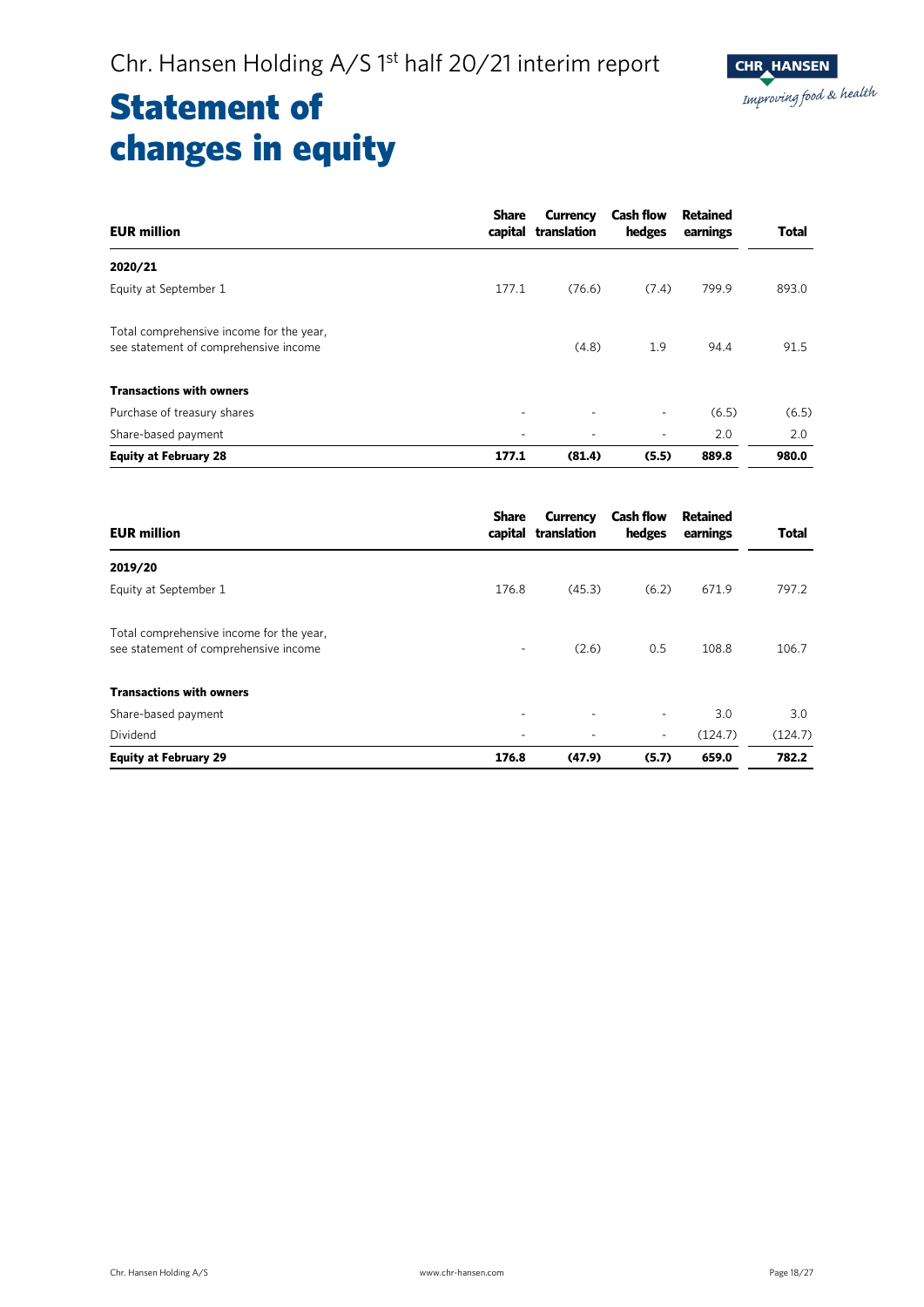### Accounting policies



### Accounting policies

This unaudited interim report has been prepared in accordance with IAS 34 and additional Danish regulations for the presentation of quarterly interim reports by listed companies. The interim report has been prepared in accordance with the accounting policies set out in the Annual Report for 2019/20, except for all new, amended or revised accounting standards and interpretations (IFRSs) adopted by the European Union effective for financial years beginning on or after January 1, 2020. These have not had material impact on the consolidatated interim report.

### Significant accounting estimates and judgements

In preparing this interim report Management has made various accounting estimates and assumptions that may significantly influence the amounts recognized in the consolidated financial statement and related information at the reporting date. The accounting estimates and assumptions which Management considers to be material for the preparation and understanding of the interim report are stated in Note 1.2 in the Annual Report 2019/20 and relate to, e.g. income taxes and deferred tax, goodwill, other intangible assets, leases, inventories, acquisition of entities as well as discontinued operations.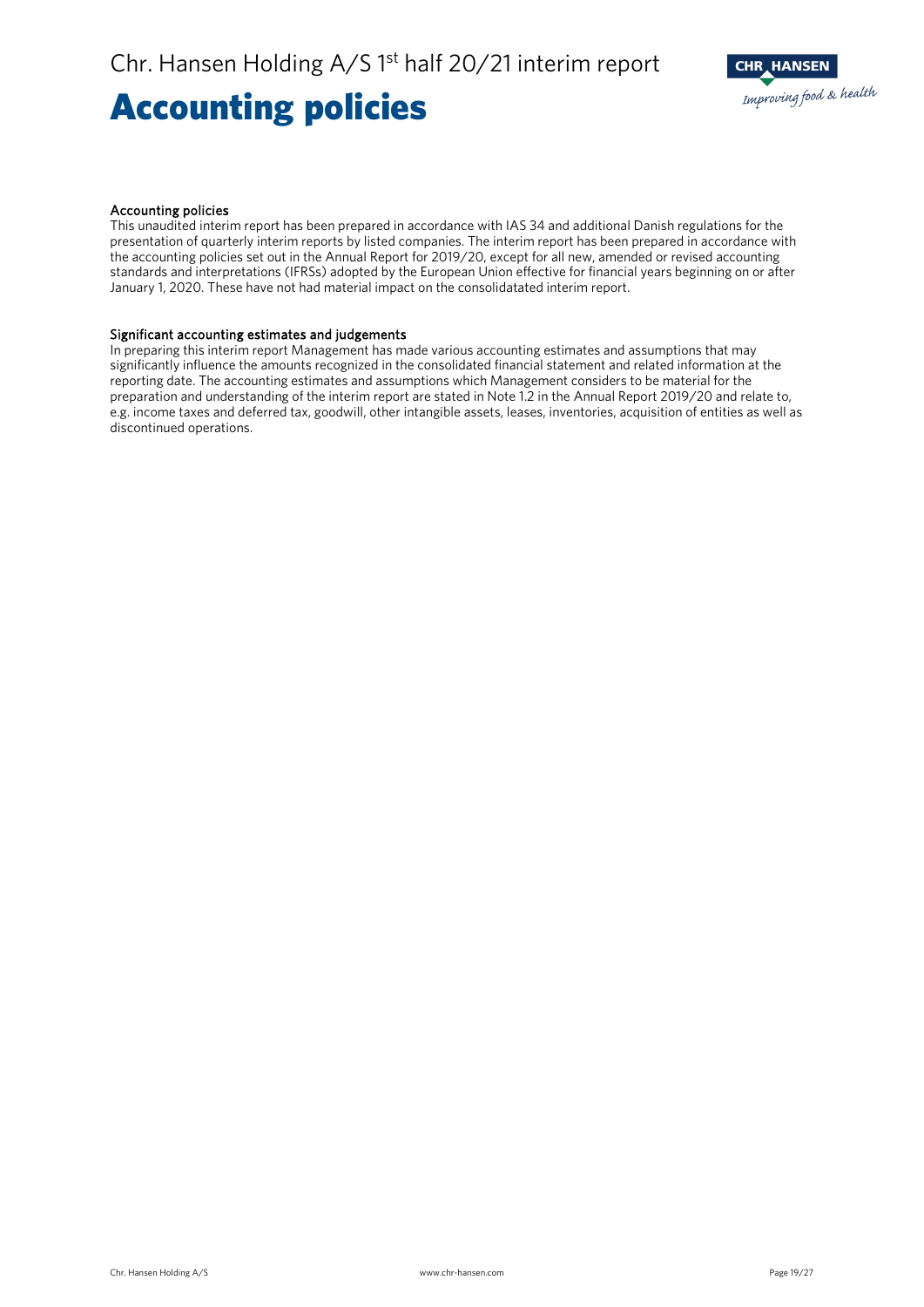

## Reconciliation of underlying margins

| <b>EUR million</b>                                                                      | Q <sub>2</sub><br>2020/21 | Q <sub>2</sub><br>2019/20 | <b>YTD</b><br>2020/21 | <b>YTD</b><br>2019/20 |
|-----------------------------------------------------------------------------------------|---------------------------|---------------------------|-----------------------|-----------------------|
| <b>Revenue</b>                                                                          |                           |                           |                       |                       |
| Group                                                                                   | 315.3                     | 294.7                     | 611.7                 | 567.1                 |
| Discontinued operations                                                                 | (55.3)                    | (55.1)                    | (108.2)               | (107.5)               |
| Acquisitions                                                                            | (21.7)                    |                           | (42.7)                |                       |
| Adjusted revenue, continuing operations <sup>1)</sup>                                   | 238.3                     | 239.6                     | 460.8                 | 459.6                 |
| <b>EBITDA before special items</b>                                                      |                           |                           |                       |                       |
| Group                                                                                   | 102.1                     | 102.4                     | 198.7                 | 191.2                 |
| Discontinued operations                                                                 | (9.0)                     | (8.6)                     | (17.8)                | (17.3)                |
| Acquisitions                                                                            | (1.5)                     |                           | (5.7)                 |                       |
| Adjusted EBITDA before special items, continuing operations <sup>1)</sup>               | 91.6                      | 93.8                      | 175.2                 | 173.9                 |
| Amortization, depreciation and impairment losses                                        |                           |                           |                       |                       |
| Group                                                                                   | (23.0)                    | (19.2)                    | (49.4)                | (37.9)                |
| Discontinued operations                                                                 |                           | 2.5                       |                       | 4.9                   |
| Acquisitions, amortization                                                              | 5.0                       |                           | 9.1                   |                       |
| Acquisitions, depreciation                                                              | 0.1                       |                           | 2.2                   |                       |
| Adjusted amortization, depreciation and impairment losses,<br>continuing operations $1$ | (17.9)                    | (16.7)                    | (38.1)                | (33.0)                |
| Operating profit before special items (EBIT before special items)                       |                           |                           |                       |                       |
| Group                                                                                   | 79.1                      | 83.2                      | 149.3                 | 153.3                 |
| Discontinued operations                                                                 | (9.0)                     | (6.1)                     | (17.8)                | (12.4)                |
| Acquisitions                                                                            | 3.6                       |                           | 5.6                   |                       |
| Adjusted EBIT before special items, continuing operations $1$                           | 73.7                      | 77.1                      | 137.1                 | 140.9                 |
| <b>Continuing operations</b>                                                            |                           |                           |                       |                       |
| Underlying EBITDA margin before special items <sup>1)</sup>                             | 38.4%                     | 39.1%                     | 38.0%                 | 37.8%                 |
| Underlying EBIT margin before special items <sup>1)</sup>                               | 30.9%                     | 32.2%                     | 29.8%                 | 30.7%                 |
| Reported EBITDA margin before special items                                             | 35.8%                     | 39.1%                     | 35.9%                 | 37.8%                 |
| Reported EBIT margin before special items                                               | 27.0%                     | 32.2%                     | 26.1%                 | 30.7%                 |

1) Excluding impact from acquisitions; HSO Health Care GmbH, UAS Laboratories LL and Jennewein Biotechnologie GmbH.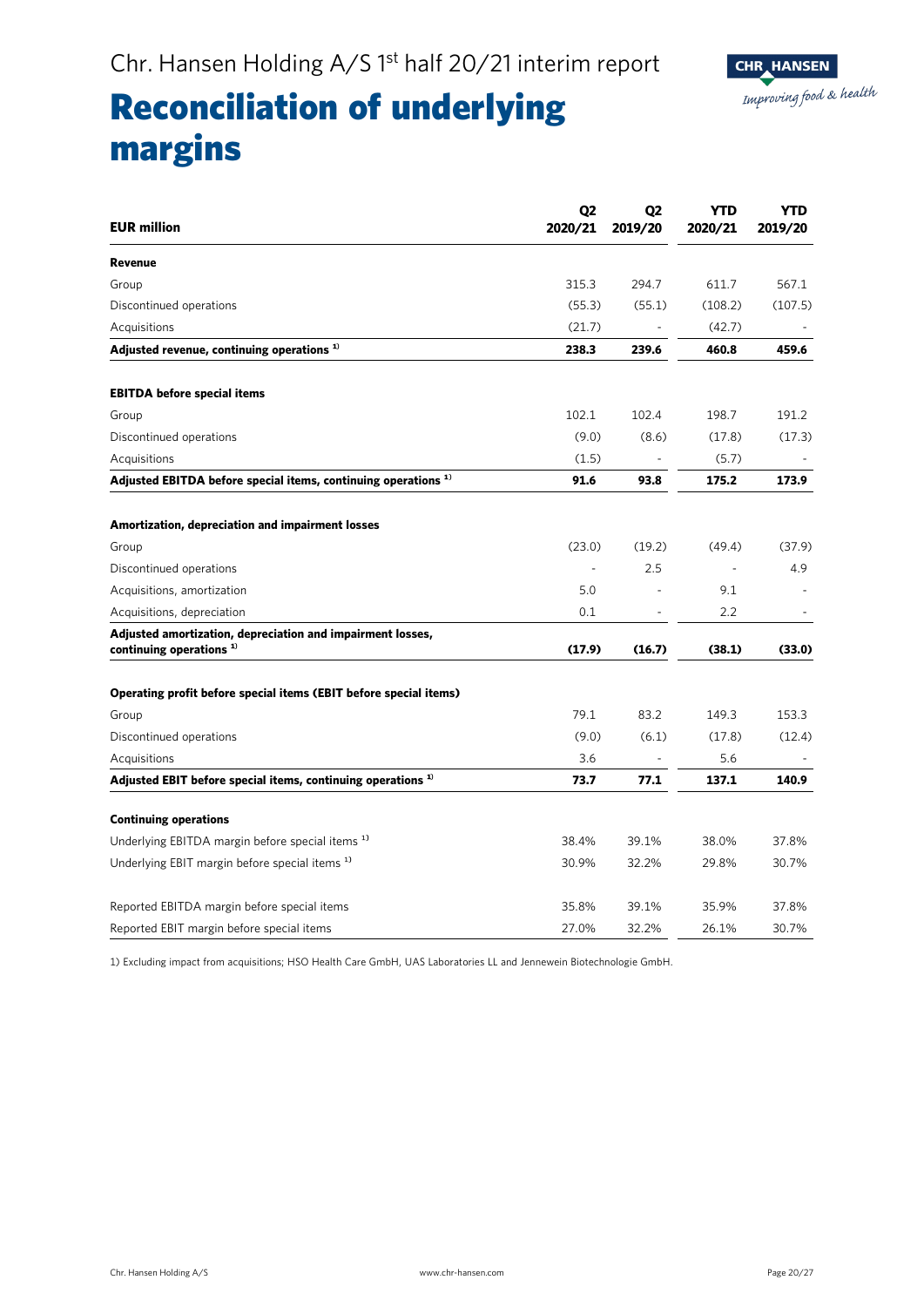| <b>EUR million</b>                               | Food<br>Cultures &<br><b>Enzymes</b> | Health &<br><b>Nutrition</b> | allocated                | <b>Not</b> Continuing<br>operations | Dis-<br>continued<br>operations | Group  |
|--------------------------------------------------|--------------------------------------|------------------------------|--------------------------|-------------------------------------|---------------------------------|--------|
| Q2 2020/21                                       |                                      |                              |                          |                                     |                                 |        |
| <b>Income statement</b>                          |                                      |                              |                          |                                     |                                 |        |
| Revenue                                          | 168.7                                | 91.3                         |                          | 260.0                               | 55.3                            | 315.3  |
| EUR growth                                       | (2%)                                 | 36%                          | ä,                       | 9%                                  | 0%                              | 7%     |
| Organic growth                                   | 8%                                   | 14%                          | ٠                        | 10%                                 | 8%                              | 9%     |
| EBITDA before special items                      | 64.6                                 | 28.5                         | $\overline{\phantom{0}}$ | 93.1                                | 9.0                             | 102.1  |
| EBITDA margin before special items               | 38.3%                                | 31.2%                        | $\overline{\phantom{a}}$ | 35.8%                               | 16.2%                           | 32.4%  |
| Amortization, depreciation and impairment losses | (12.4)                               | (10.6)                       | $\overline{\phantom{0}}$ | (23.0)                              |                                 | (23.0) |
| EBIT before special items                        | 52.2                                 | 17.9                         | $\overline{\phantom{0}}$ | 70.1                                | 9.0                             | 79.1   |
| EBIT margin before special items                 | 31.0%                                | 19.6%                        | -                        | 27.0%                               | 16.2%                           | 25.1%  |
| Share of loss of joint ventures                  |                                      | (1.6)                        |                          | (1.6)                               | $\qquad \qquad \blacksquare$    | (1.6)  |
| Special items and net financial expenses         |                                      | $\blacksquare$               | (8.6)                    | (8.6)                               | (0.1)                           | (8.7)  |
| Profit before tax                                | 52.2                                 | 16.3                         | (8.6)                    | 59.9                                | 8.9                             | 68.8   |

| <b>EUR million</b>                               | Food<br><b>Cultures &amp;</b><br><b>Enzymes</b> | Health &<br><b>Nutrition</b> | allocated                | <b>Not Continuing</b><br>operations | Dis-<br>continued<br>operations | Group  |
|--------------------------------------------------|-------------------------------------------------|------------------------------|--------------------------|-------------------------------------|---------------------------------|--------|
| <b>YTD 2020/21</b>                               |                                                 |                              |                          |                                     |                                 |        |
| <b>Income statement</b>                          |                                                 |                              |                          |                                     |                                 |        |
| Revenue                                          | 334.0                                           | 169.5                        | -                        | 503.5                               | 108.2                           | 611.7  |
| EUR growth                                       | (1%)                                            | 40%                          | -                        | 10%                                 | 1%                              | 8%     |
| Organic growth                                   | 8%                                              | 14%                          | $\overline{\phantom{0}}$ | 10%                                 | 8%                              | 9%     |
| EBITDA before special items                      | 129.8                                           | 51.1                         | $\overline{\phantom{a}}$ | 180.9                               | 17.8                            | 198.7  |
| EBITDA margin before special items               | 38.9%                                           | 30.1%                        | ٠                        | 35.9%                               | 16.4%                           | 32.5%  |
| Amortization, depreciation and impairment losses | (26.8)                                          | (22.6)                       |                          | (49.4)                              |                                 | (49.4) |
| EBIT before special items                        | 103.0                                           | 28.5                         | ۰                        | 131.5                               | 17.8                            | 149.3  |
| EBIT margin before special items                 | 30.8%                                           | 16.8%                        | $\overline{\phantom{0}}$ | 26.1%                               | 16.4%                           | 24.4%  |
| Share of loss of joint ventures                  |                                                 | (3.1)                        |                          | (3.1)                               |                                 | (3.1)  |
| Special items and net financial expenses         |                                                 |                              | (21.6)                   | (21.6)                              | (2.0)                           | (23.6) |
| <b>Profit before tax</b>                         | 103.0                                           | 25.4                         | (21.6)                   | 106.8                               | 15.8                            | 122.6  |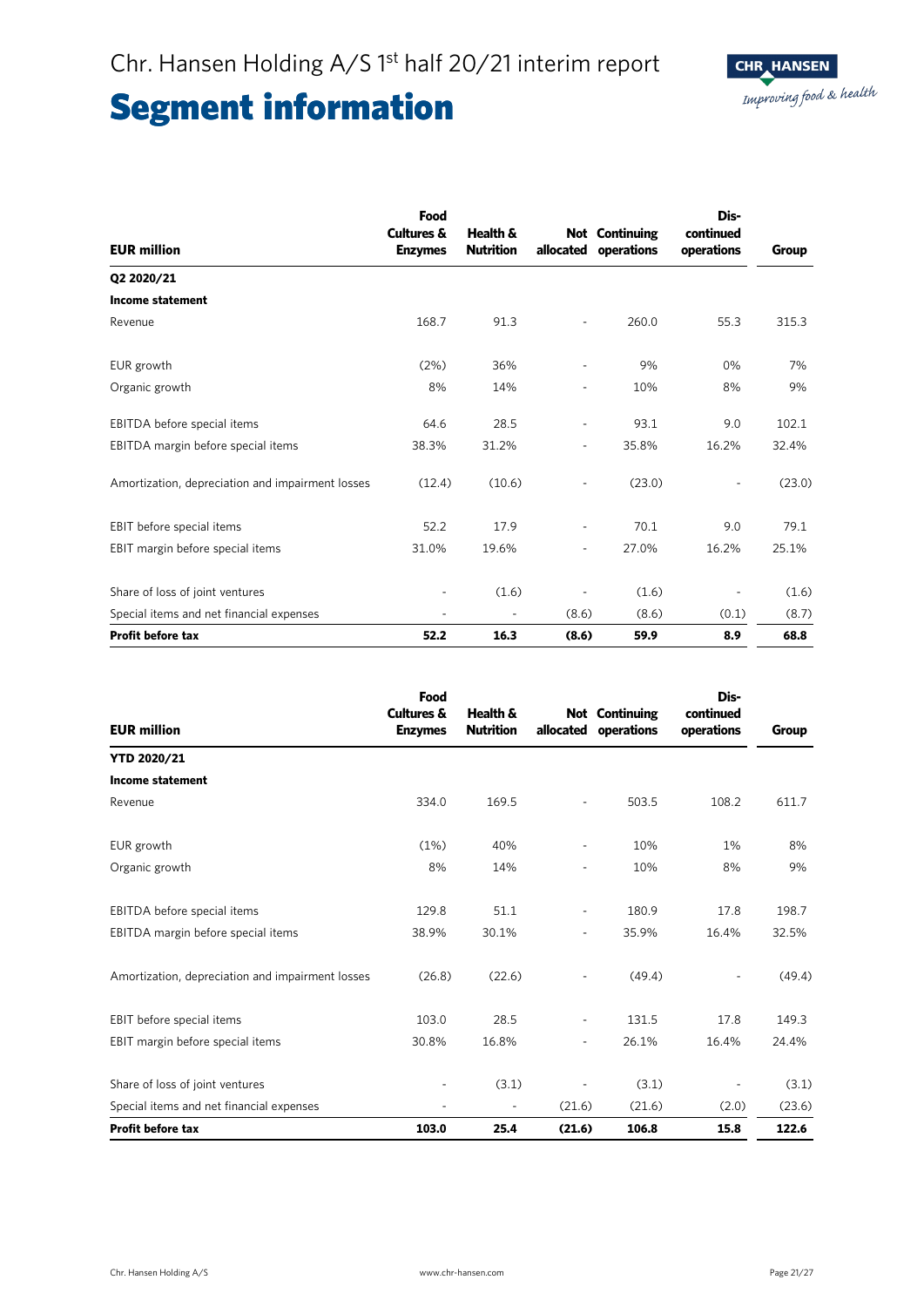

| <b>EUR million</b>                               | Food<br><b>Cultures &amp;</b><br><b>Enzymes</b> | Health &<br><b>Nutrition</b> | allocated                | <b>Not Continuing</b><br>operations | Dis-<br>continued<br>operations | Group  |
|--------------------------------------------------|-------------------------------------------------|------------------------------|--------------------------|-------------------------------------|---------------------------------|--------|
| Q2 2019/20                                       |                                                 |                              |                          |                                     |                                 |        |
| <b>Income statement</b>                          |                                                 |                              |                          |                                     |                                 |        |
| Revenue                                          | 172.5                                           | 67.1                         | ÷,                       | 239.6                               | 55.1                            | 294.7  |
| EUR growth                                       | 4%                                              | 7%                           | $\overline{\phantom{a}}$ | 5%                                  | 0%                              | 4%     |
| Organic growth                                   | 5%                                              | 8%                           | ٠                        | 6%                                  | 1%                              | 5%     |
| EBITDA before special items                      | 67.1                                            | 26.7                         | $\overline{\phantom{a}}$ | 93.8                                | 8.6                             | 102.4  |
| EBITDA margin before special items               | 38.9%                                           | 39.8%                        | $\overline{a}$           | 39.1%                               | 15.6%                           | 34.7%  |
| Amortization, depreciation and impairment losses | (11.5)                                          | (5.2)                        | ÷,                       | (16.7)                              | (2.5)                           | (19.2) |
| EBIT before special items                        | 55.6                                            | 21.5                         | $\overline{\phantom{a}}$ | 77.1                                | 6.1                             | 83.2   |
| EBIT margin before special items                 | 32.2%                                           | 32.1%                        | $\overline{\phantom{a}}$ | 32.2%                               | 11.0%                           | 28.2%  |
| Share of loss of joint ventures                  |                                                 | (0.1)                        |                          | (0.1)                               | ٠                               | (0.1)  |
| Special items and net financial expenses         |                                                 | $\overline{\phantom{0}}$     | (6.6)                    | (6.6)                               | ٠                               | (6.6)  |
| <b>Profit before tax</b>                         | 55.6                                            | 21.4                         | (6.6)                    | 70.4                                | 6.1                             | 76.5   |

| <b>EUR million</b>                               | Food<br><b>Cultures &amp;</b><br><b>Enzymes</b> | Health &<br><b>Nutrition</b> | allocated                | <b>Not</b> Continuing<br>operations | Dis-<br>continued<br>operations | Group  |
|--------------------------------------------------|-------------------------------------------------|------------------------------|--------------------------|-------------------------------------|---------------------------------|--------|
| <b>YTD 2019/20</b>                               |                                                 |                              |                          |                                     |                                 |        |
| <b>Income statement</b>                          |                                                 |                              |                          |                                     |                                 |        |
| Revenue                                          | 338.6                                           | 121.0                        |                          | 459.6                               | 107.5                           | 567.1  |
| EUR growth                                       | 4%                                              | 2%                           | $\overline{\phantom{a}}$ | 3%                                  | 0%                              | 3%     |
| Organic growth                                   | 4%                                              | 2%                           |                          | 4%                                  | 0%                              | 3%     |
|                                                  |                                                 |                              |                          |                                     |                                 |        |
| EBITDA before special items                      | 131.6                                           | 42.3                         | $\overline{\phantom{a}}$ | 173.9                               | 17.3                            | 191.2  |
| EBITDA margin before special items               | 38.9%                                           | 35.0%                        | $\overline{\phantom{a}}$ | 37.8%                               | 16.1%                           | 33.7%  |
| Amortization, depreciation and impairment losses | (22.8)                                          | (10.2)                       |                          | (33.0)                              | (4.9)                           | (37.9) |
| EBIT before special items                        | 108.8                                           | 32.1                         | $\overline{\phantom{a}}$ | 140.9                               | 12.4                            | 153.3  |
| EBIT margin before special items                 | 32.1%                                           | 26.5%                        | $\overline{\phantom{a}}$ | 30.7%                               | 11.5%                           | 27.0%  |
| Share of loss of joint ventures                  |                                                 | (1.8)                        |                          | (1.8)                               | ٠                               | (1.8)  |
| Special items and net financial expenses         | $\overline{\phantom{0}}$                        | $\overline{\phantom{a}}$     | (10.0)                   | (10.0)                              | (0.2)                           | (10.2) |
| <b>Profit before tax</b>                         | 108.8                                           | 30.3                         | (10.0)                   | 129.1                               | 12.2                            | 141.3  |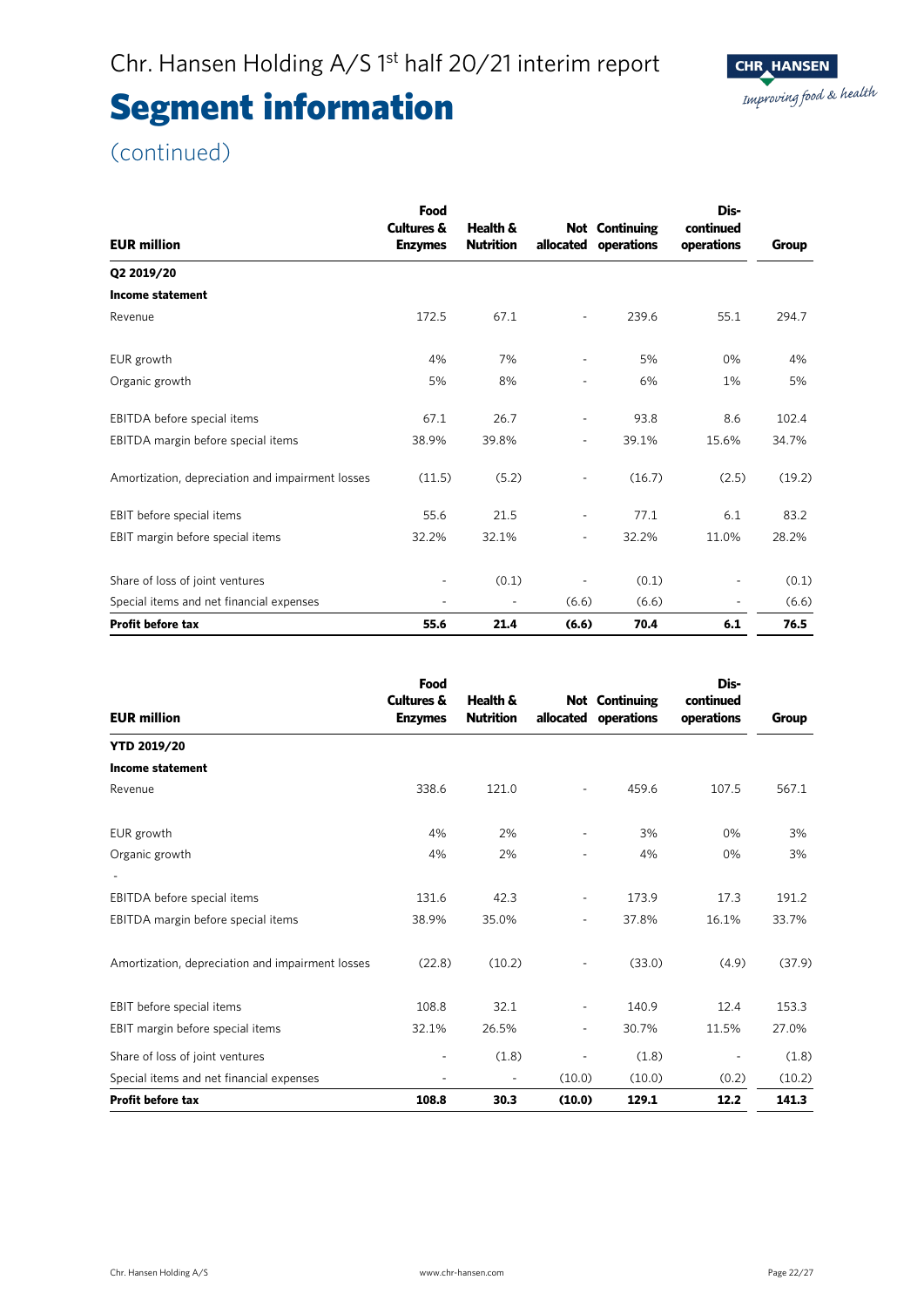

| <b>EUR million</b>                                                    | Food<br><b>Cultures &amp;</b><br><b>Enzymes</b> | Health &<br><b>Nutrition</b> |                          | <b>Not Continuing</b><br>allocated operations | Dis-<br>continued<br>operations | Group   |
|-----------------------------------------------------------------------|-------------------------------------------------|------------------------------|--------------------------|-----------------------------------------------|---------------------------------|---------|
| Feb 28, 2021                                                          |                                                 |                              |                          |                                               |                                 |         |
| <b>Assets</b>                                                         |                                                 |                              |                          |                                               |                                 |         |
| Goodwill                                                              | 520.4                                           | 967.4                        | $\overline{\phantom{a}}$ | 1,487.8                                       | $\overline{\phantom{a}}$        | 1,487.8 |
| Other intangible assets                                               | 117.2                                           | 277.9                        | $\overline{\phantom{a}}$ | 395.1                                         | 18.7                            | 413.8   |
| Property, plant and equipment                                         | 441.2                                           | 274.0                        |                          | 715.2                                         | 83.8                            | 799.0   |
| Other non-current assets                                              |                                                 | $\overline{\phantom{a}}$     | 34.8                     | 34.8                                          | $\overline{\phantom{a}}$        | 34.8    |
| <b>Total non-current assets</b>                                       | 1,078.8                                         | 1,519.3                      | 34.8                     | 2,632.9                                       | 102.5                           | 2,735.4 |
| Inventories                                                           | 84.2                                            | 52.3                         | $\blacksquare$           | 136.5                                         | 58.8                            | 195.3   |
| Trade receivables                                                     | 94.7                                            | 56.5                         | $\overline{\phantom{a}}$ | 151.2                                         | 35.8                            | 187.0   |
| Other assets                                                          | ÷,                                              | $\blacksquare$               | 111.0                    | 111.0                                         | 7.3                             | 118.3   |
| <b>Total current assets</b>                                           | 178.9                                           | 108.8                        | 111.0                    | 398.7                                         | 101.9                           | 500.6   |
| <b>Total assets</b>                                                   | 1,257.7                                         | 1,628.1                      | 145.8                    | 3,031.6                                       | 204.4                           | 3,236.0 |
| <b>Liabilities</b>                                                    |                                                 |                              |                          |                                               |                                 |         |
| Trade payables                                                        | 49.2                                            | 18.8                         |                          | 68.0                                          | 32.2                            | 100.2   |
| Deferred gain sale and lease back                                     | 33.8                                            | 10.6                         |                          | 44.4                                          | 4.9                             | 49.3    |
| Other liabilities                                                     |                                                 | $\overline{\phantom{a}}$     | 2,064.9                  | 2,064.9                                       | 41.6                            | 2,106.5 |
| <b>Total liabilities</b>                                              | 83.0                                            | 29.4                         | 2,064.9                  | 2,177.3                                       | 78.7                            | 2,256.0 |
| Net working capital                                                   | 129.7                                           | 90.0                         | $\blacksquare$           | 219.7                                         | 62.4                            | 282.1   |
| Invested capital excluding goodwill                                   | 654.3                                           | 631.3                        | ۰                        | 1,285.6                                       | 160.0                           | 1,445.6 |
| <b>ROIC excluding goodwill</b>                                        | 32.9%                                           | 10.1%                        | ٠                        | 22.1%                                         | 23.6%                           | 22.3%   |
| Investments in intangible assets and property,<br>plant and equipment | 29.2                                            | 45.9                         |                          | 75.1                                          | 4.5                             | 79.6    |
|                                                                       |                                                 |                              |                          |                                               |                                 |         |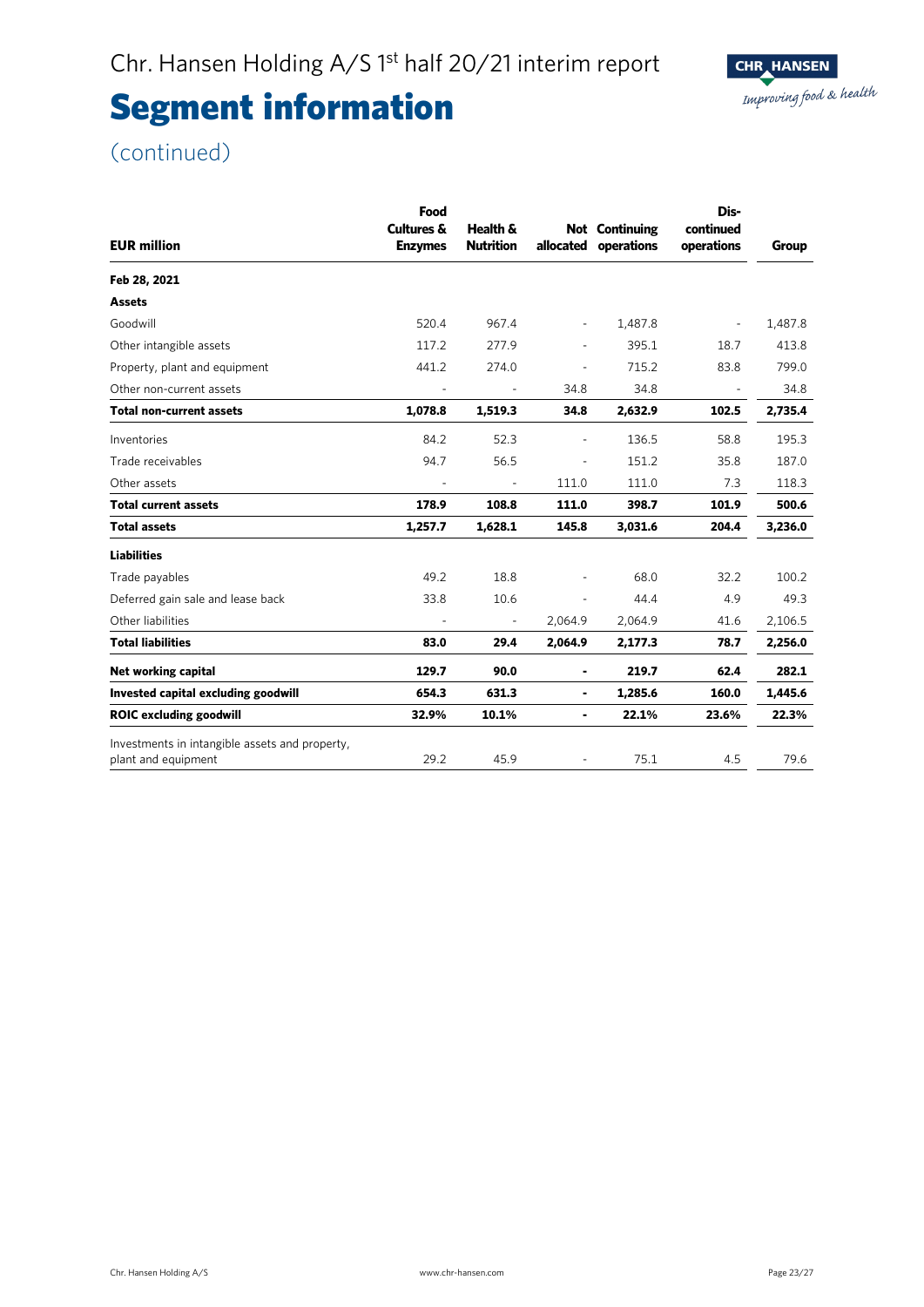

| Food<br>Cultures &<br><b>Enzymes</b> | Health &<br><b>Nutrition</b> |                          | operations | Dis-<br>continued<br>operations    | Group   |
|--------------------------------------|------------------------------|--------------------------|------------|------------------------------------|---------|
|                                      |                              |                          |            |                                    |         |
|                                      |                              |                          |            |                                    |         |
| 534.4                                | 237.1                        | $\overline{\phantom{a}}$ | 771.5      | ä,                                 | 771.5   |
| 101.1                                | 102.2                        | $\overline{\phantom{a}}$ | 203.3      | 17.7                               | 221.0   |
| 404.4                                | 149.1                        | ÷,                       | 553.5      | 83.6                               | 637.1   |
|                                      | $\overline{\phantom{a}}$     | 23.3                     | 23.3       | $\overline{\phantom{a}}$           | 23.3    |
| 1,039.9                              | 488.4                        | 23.3                     | 1,551.6    | 101.3                              | 1,652.9 |
| 82.8                                 | 31.5                         | $\blacksquare$           | 114.3      | 55.9                               | 170.2   |
| 97.9                                 | 46.5                         | $\blacksquare$           | 144.4      | 38.1                               | 182.5   |
| $\overline{a}$                       | $\overline{\phantom{a}}$     | 96.3                     | 96.3       | 7.9                                | 104.2   |
| 180.7                                | 78.0                         | 96.3                     | 355.0      | 101.9                              | 456.9   |
| 1,220.6                              | 566.4                        | 119.6                    | 1,906.6    | 203.2                              | 2,109.8 |
|                                      |                              |                          |            |                                    |         |
| 43.1                                 | 16.5                         |                          | 59.6       | 28.1                               | 87.7    |
| 34.5                                 | 10.8                         |                          | 45.3       | 5.1                                | 50.4    |
|                                      | ÷,                           | 1,138.8                  | 1,138.8    | 50.7                               | 1,189.5 |
| 77.6                                 | 27.3                         | 1,138.8                  | 1,243.7    | 83.9                               | 1,327.6 |
| 137.6                                | 61.5                         | ۰                        | 199.1      | 65.9                               | 265.0   |
| 608.6                                | 302.0                        | ٠                        | 910.6      | 162.1                              | 1,072.7 |
| 37.1%                                | 21.5%                        | $\blacksquare$           | 32.1%      | 17.1%                              | 30.2%   |
| 29.2                                 | 15.2                         |                          | 44.4       | 10.7                               | 55.1    |
|                                      |                              |                          |            | <b>Not</b> Continuing<br>allocated |         |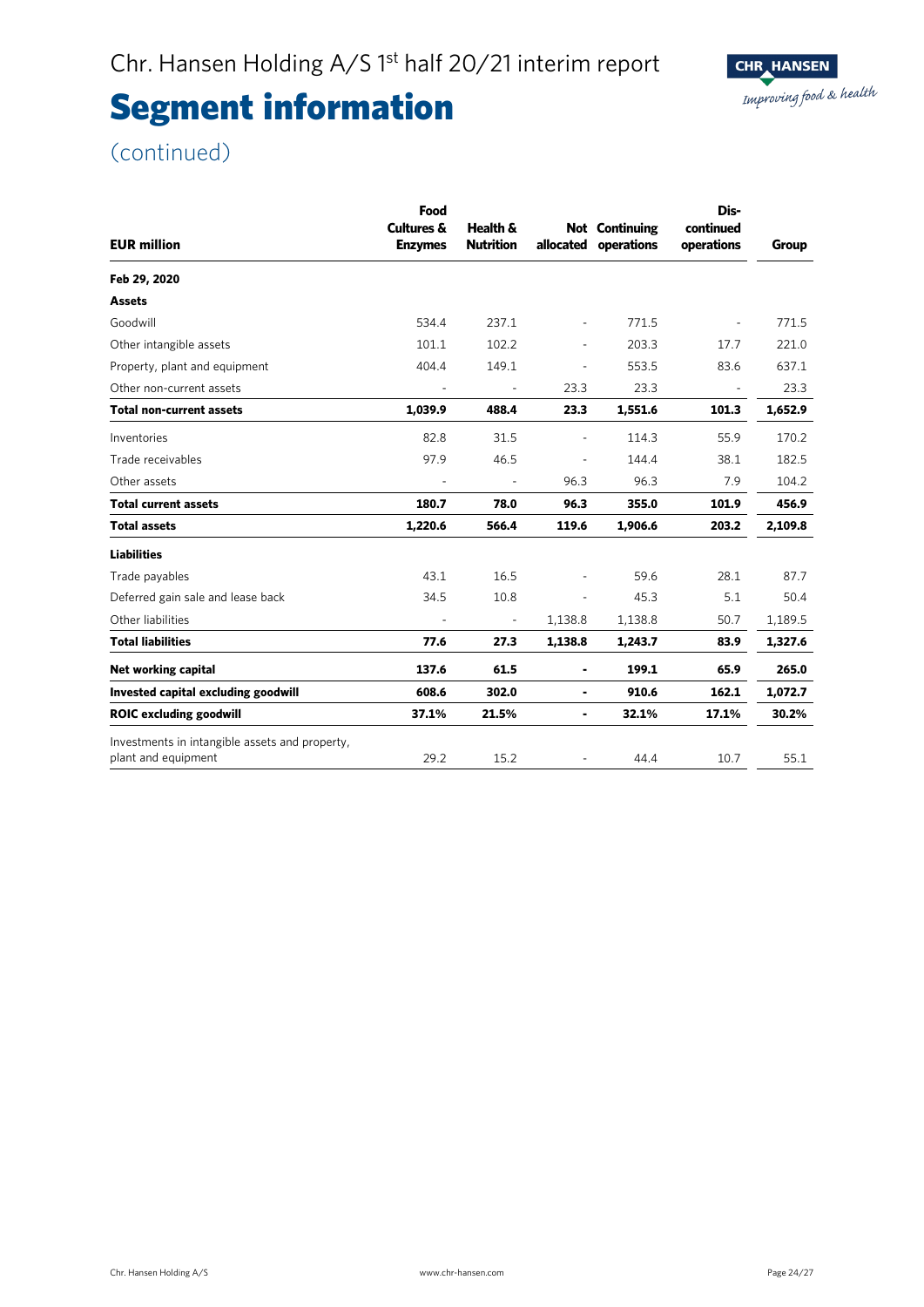

| <b>EUR million</b> | <b>EMEA</b> | <b>North</b><br>America | <b>LATAM</b> | <b>APAC</b> | Continuing<br>operations |
|--------------------|-------------|-------------------------|--------------|-------------|--------------------------|
|                    |             |                         |              |             |                          |
| Q2 2020/21         |             |                         |              |             |                          |
| Revenue            | 97.2        | 82.2                    | 31.2         | 49.4        | 260.0                    |
| EUR growth         | 0%          | 14%                     | 0%           | 25%         | 9%                       |
| Organic growth     | 4%          | 7%                      | 32%          | 10%         | 10%                      |

|                                                              |             |         | Continuing   |             |            |
|--------------------------------------------------------------|-------------|---------|--------------|-------------|------------|
| <b>EUR million</b>                                           | <b>EMEA</b> | America | <b>LATAM</b> | <b>APAC</b> | operations |
| <b>YTD 2020/21</b>                                           |             |         |              |             |            |
| Revenue                                                      | 189.4       | 158.6   | 63.4         | 92.1        | 503.5      |
| EUR growth                                                   | 2%          | 15%     | 6%           | 19%         | 10%        |
| Organic growth                                               | 6%          | 8%      | 36%          | 3%          | 10%        |
|                                                              |             |         |              |             |            |
| Non-current assets excluding joint ventures and deferred tax | 2.296.7     | 264.0   | 20.3         | 17.1        | 2.598.1    |

|                    | <b>North</b> |         |              |             | Continuing |
|--------------------|--------------|---------|--------------|-------------|------------|
| <b>EUR million</b> | <b>EMEA</b>  | America | <b>LATAM</b> | <b>APAC</b> | operations |
| Q2 2019/20         |              |         |              |             |            |
| Revenue            | 97.1         | 72.0    | 31.1         | 39.4        | 239.6      |
| EUR growth         | 2%           | 10%     | 5%           | 3%          | 5%         |
| Organic growth     | 2%           | 7%      | 18%          | 4%          | 6%         |

|                                                              | <b>North</b> |         |              |             | Continuing |
|--------------------------------------------------------------|--------------|---------|--------------|-------------|------------|
| <b>EUR million</b>                                           | <b>EMEA</b>  | America | <b>LATAM</b> | <b>APAC</b> | operations |
| <b>YTD 2019/20</b>                                           |              |         |              |             |            |
| Revenue                                                      | 184.8        | 137.9   | 59.7         | 77.2        | 459.6      |
| EUR growth                                                   | $0\%$        | 10%     | 2%           | 1%          | 3%         |
| Organic growth                                               | (1%)         | 8%      | 14%          | 1%          | 4%         |
| Non-current assets excluding joint ventures and deferred tax | 1,303.8      | 181.9   | 25.7         | 16.9        | 1,528.3    |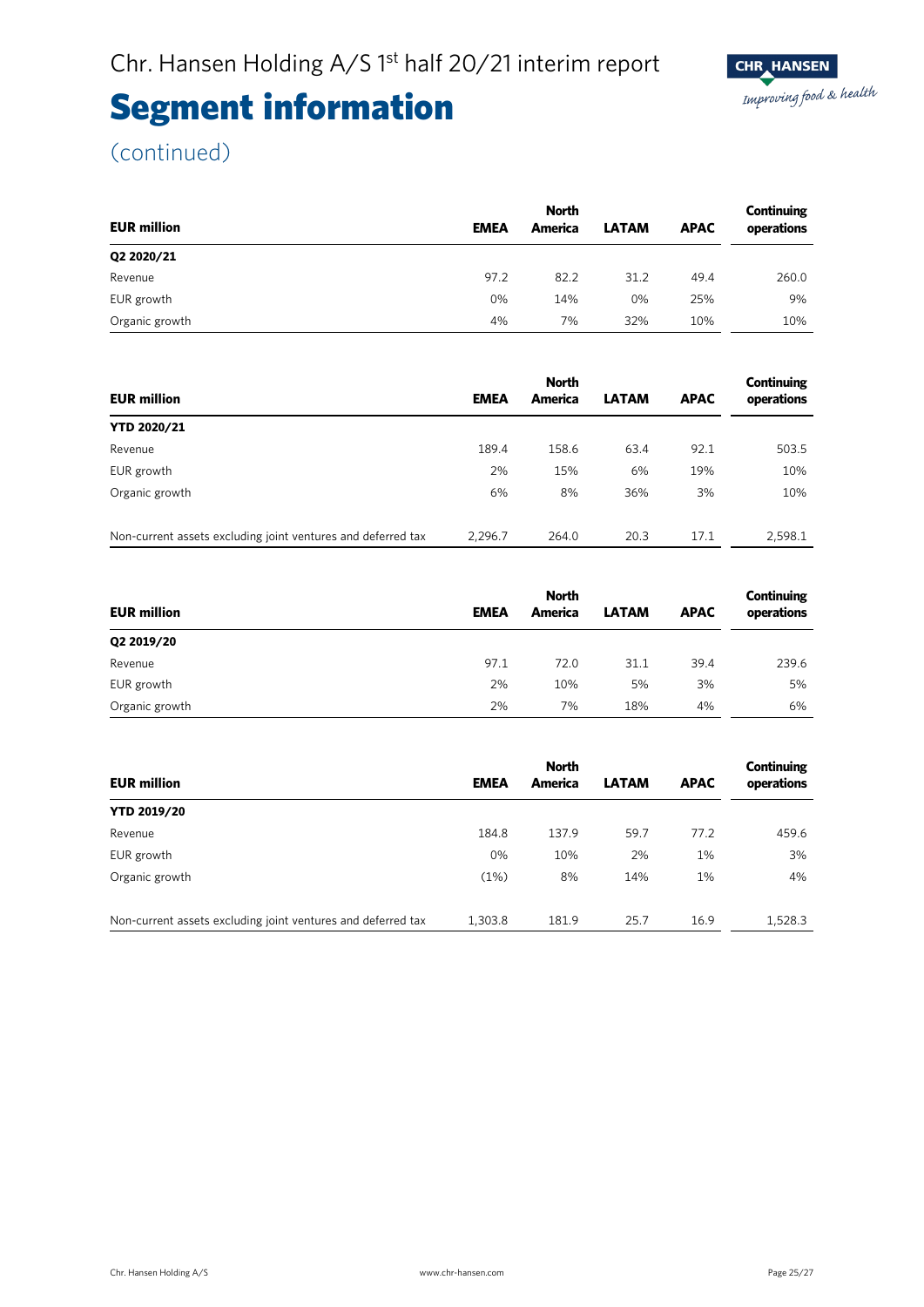### **Acquisitions**

| <b>EUR million</b>                                  | 2020/21 |
|-----------------------------------------------------|---------|
| <b>Purchase consideration</b>                       |         |
| Cash paid                                           | 320.0   |
| <b>Fair value of total consideration</b>            | 320.0   |
| Fair value of net assets acquired                   |         |
| Intangible assets and property, plant and equipment | 97.0    |
| Working capital                                     | (2.0)   |
| Deferred tax                                        | (16.0)  |
| Cash and cash equivalents                           | 2.0     |
| Net identifiable assets acquired                    | 81.0    |
| Goodwill from acquisition                           | 239.0   |
| <b>Fair value of total consideration</b>            | 320.0   |
| Of which cash and cash equivalents                  | 2.0     |
| Paid acquisition cost, net                          | 318.0   |

### **Jennewein Biotechnologie GmbH**

On October 9, 2020, Chr. Hansen completed the acquisition of full ownership of the Jennewein Biotechnologie GmbH. The acquisition of the German-based B2B company expands Chr. Hansen's microbial and fermentation technology platforms by adding the emerging and exciting, high-growth business area of human milk oligosaccharides. Jennewein is recognized as a global leader in the HMO market with six commercialized HMOs, a strong product pipeline, a global customer base and a strong IP portfolio of more than 200 patents granted in key markets.

Chr. Hansen obtains access to intangible assets comprising customer relations, patents and technology. The acquisition was conducted as a share deal. Goodwill relates to expected commercial and operational synergies from significant potentials and know-how with respect to production, innovation and commercialization accumulated by the workforce in Jennewein.

Jennewein Biotechnologie GmbH has been recognized in the consolidated financial statements from the time of the acquisition. A preliminary purchase price allocation has been conducted in accordance with IFRS by fair value assessment of identifiable assets and liabilities at the acquisition date in the opening balance sheet.

Transaction costs related to the acquisition of Jennewein amount to EUR 4.2 million, and were recognized in the income statement as special items.

### **Earnings impact**

Revenue and EBIT comprise EUR 8 million and EUR (8) million, respectively, reported byJennewein since the date of acquisition. On a pro forma basis, if the acquisition had been effective from September 1, 2020, Jennewein would have contributed an estimated EUR 10 million to revenue and EUR (8) million to EBIT.